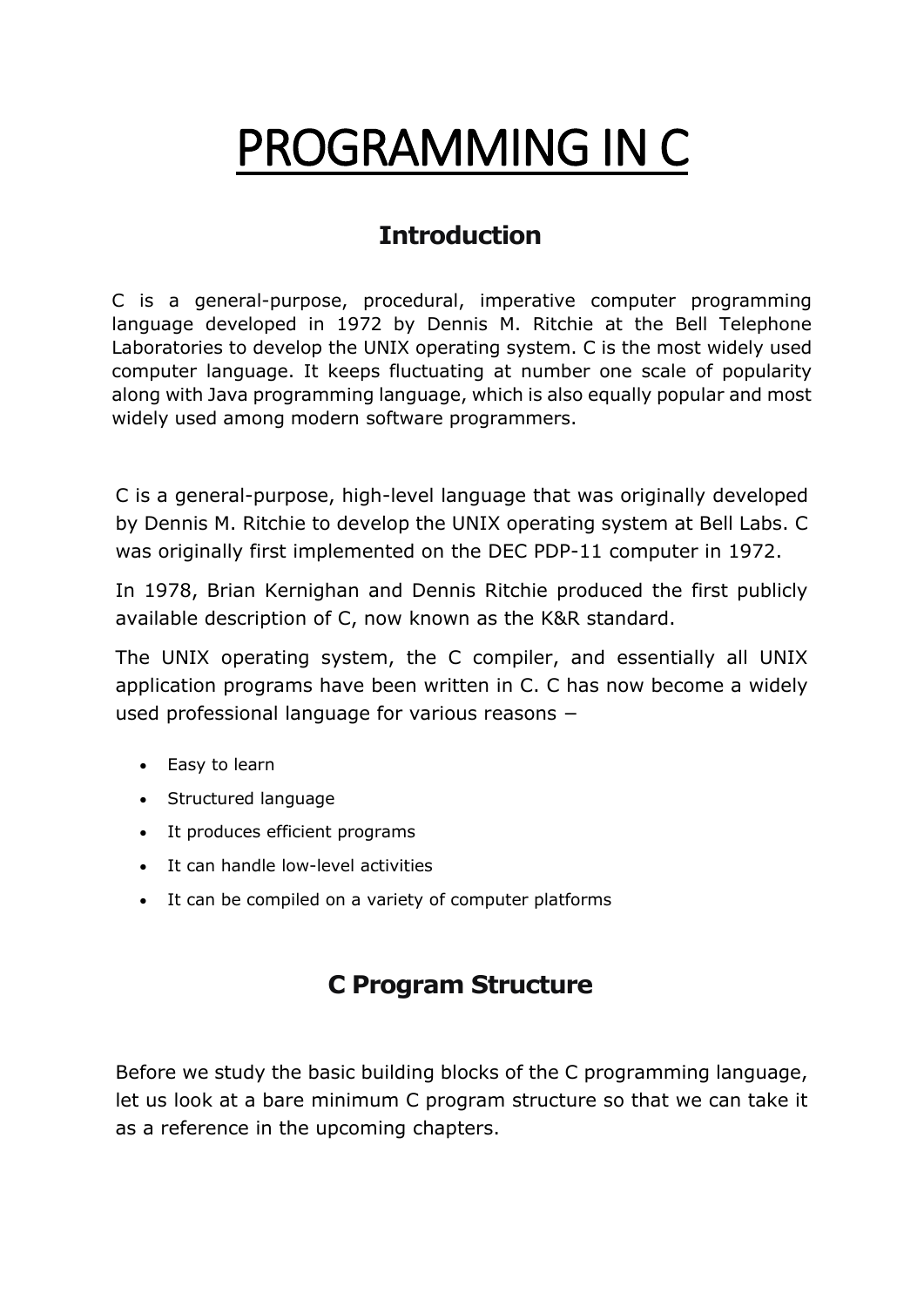### Hello World Example

A C program basically consists of the following parts −

- Preprocessor Commands
- Functions
- Variables
- Statements & Expressions
- Comments

Let us look at a simple code that would print the words "Hello World" −

```
#include <stdio.h>
int main() {
    /* my first program in C */
    printf("Hello, World! \n");
    return 0;
}
```
Let us take a look at the various parts of the above program −

- The first line of the program *#include <stdio.h>* is a preprocessor command, which tells a C compiler to include stdio.h file before going to actual compilation.
- The next line *int main()* is the main function where the program execution begins.
- The next line  $/*...*/$  will be ignored by the compiler and it has been put to add additional comments in the program. So such lines are called comments in the program.
- The next line *printf(...)* is another function available in C which causes the message "Hello, World!" to be displayed on the screen.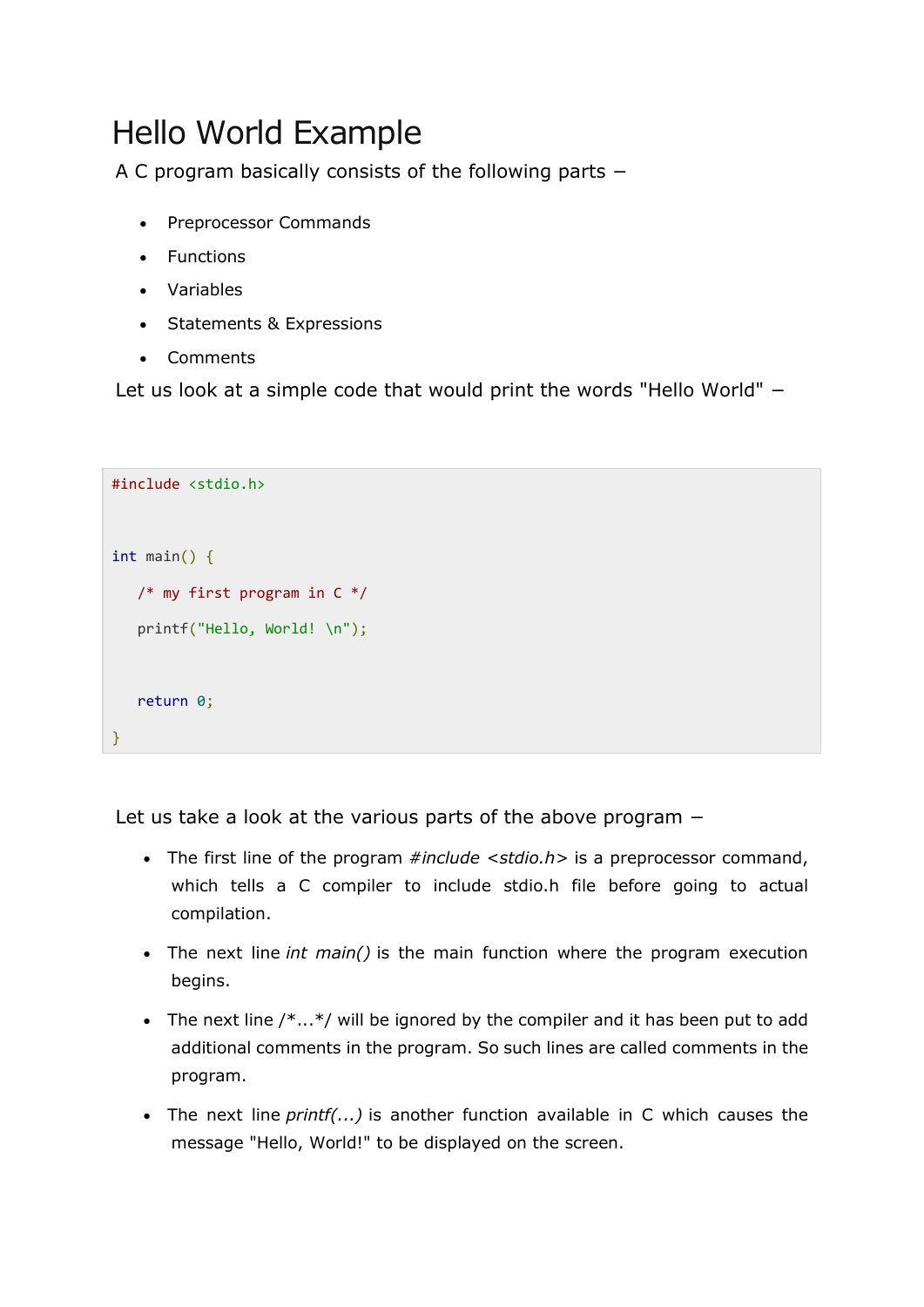The next line **return 0;** terminates the main() function and returns the value 0.

### **Tokens in C**

A C program consists of various tokens and a token is either a keyword, an identifier, a constant, a string literal, or a symbol. For example, the following C statement consists of five tokens −

printf("Hello, World! \n");

The individual tokens are −

```
printf
(
"Hello, World! \n"
)
;
```
### Semicolons

In a C program, the semicolon is a statement terminator. That is, each individual statement must be ended with a semicolon. It indicates the end of one logical entity.

Given below are two different statements −

```
printf("Hello, World! \n");
return 0;
```
### **Comments**

Comments are like helping text in your C program and they are ignored by the compiler. They start with  $/*$  and terminate with the characters  $*/$ as shown below −

```
/* my first program in C^*/
```
You cannot have comments within comments and they do not occur within a string or character literals.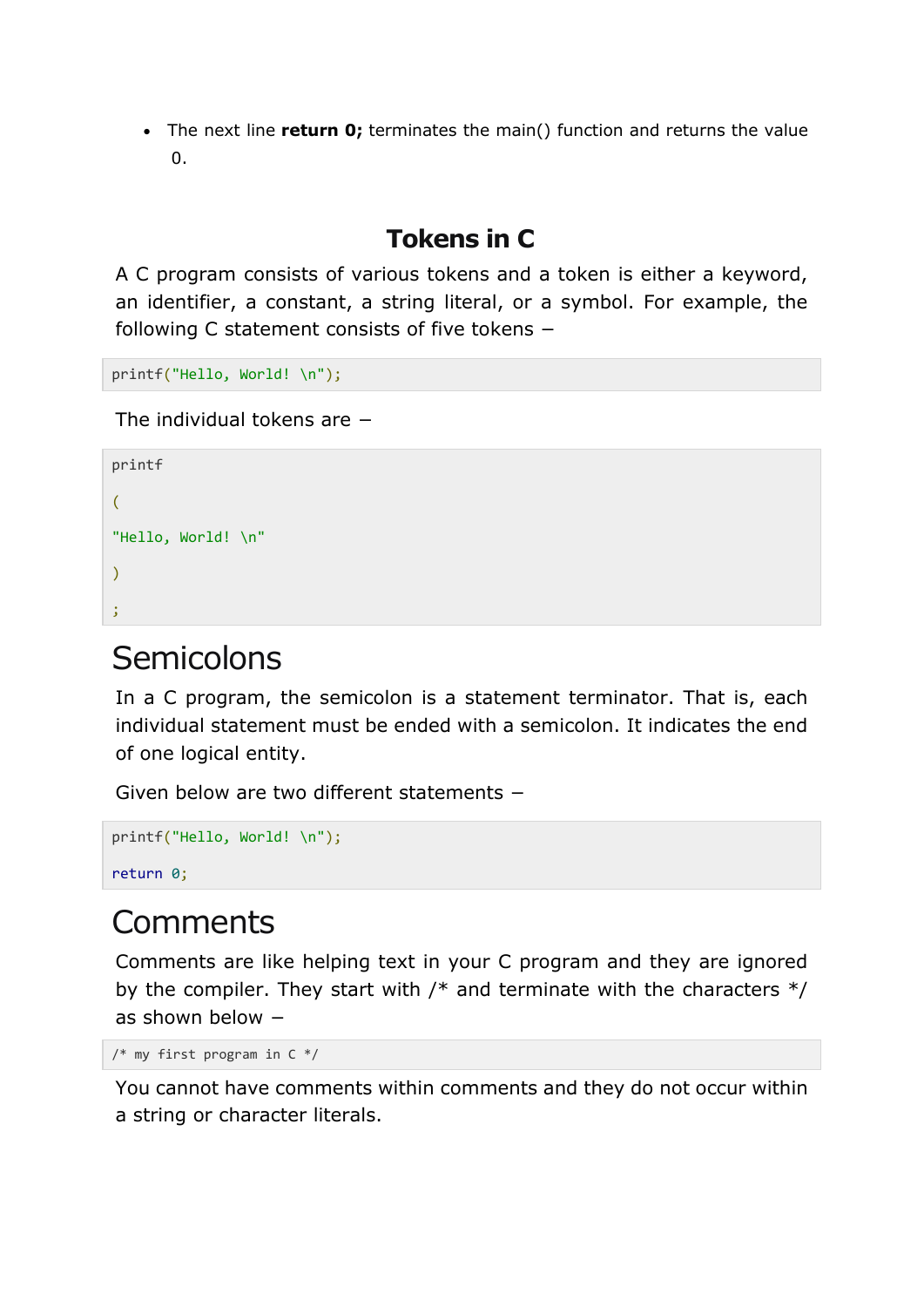## **Identifiers**

A C identifier is a name used to identify a variable, function, or any other user-defined item. An identifier starts with a letter A to Z, a to z, or an underscore '\_' followed by zero or more letters, underscores, and digits (0 to 9).

C does not allow punctuation characters such as  $@$ ,  $\$$ , and % within identifiers. C is a **case-sensitive** programming language. Thus, *Manpower*and *manpower* are two different identifiers in C. Here are some examples of acceptable identifiers −

mohd zara abc move\_name a\_123<br>mvname50 temp i a23b9 retVal myname50  $temp$  j

### Keywords

The following list shows the reserved words in C. These reserved words may not be used as constants or variables or any other identifier names.

| auto     | else   | long     | switch   |
|----------|--------|----------|----------|
| break    | enum   | register | typedef  |
| case     | extern | return   | union    |
| char     | float  | short    | unsigned |
| const    | for    | signed   | void     |
| continue | goto   | sizeof   | volatile |
| default  | if     | static   | while    |
| do       | int    | struct   | _Packed  |
| double   |        |          |          |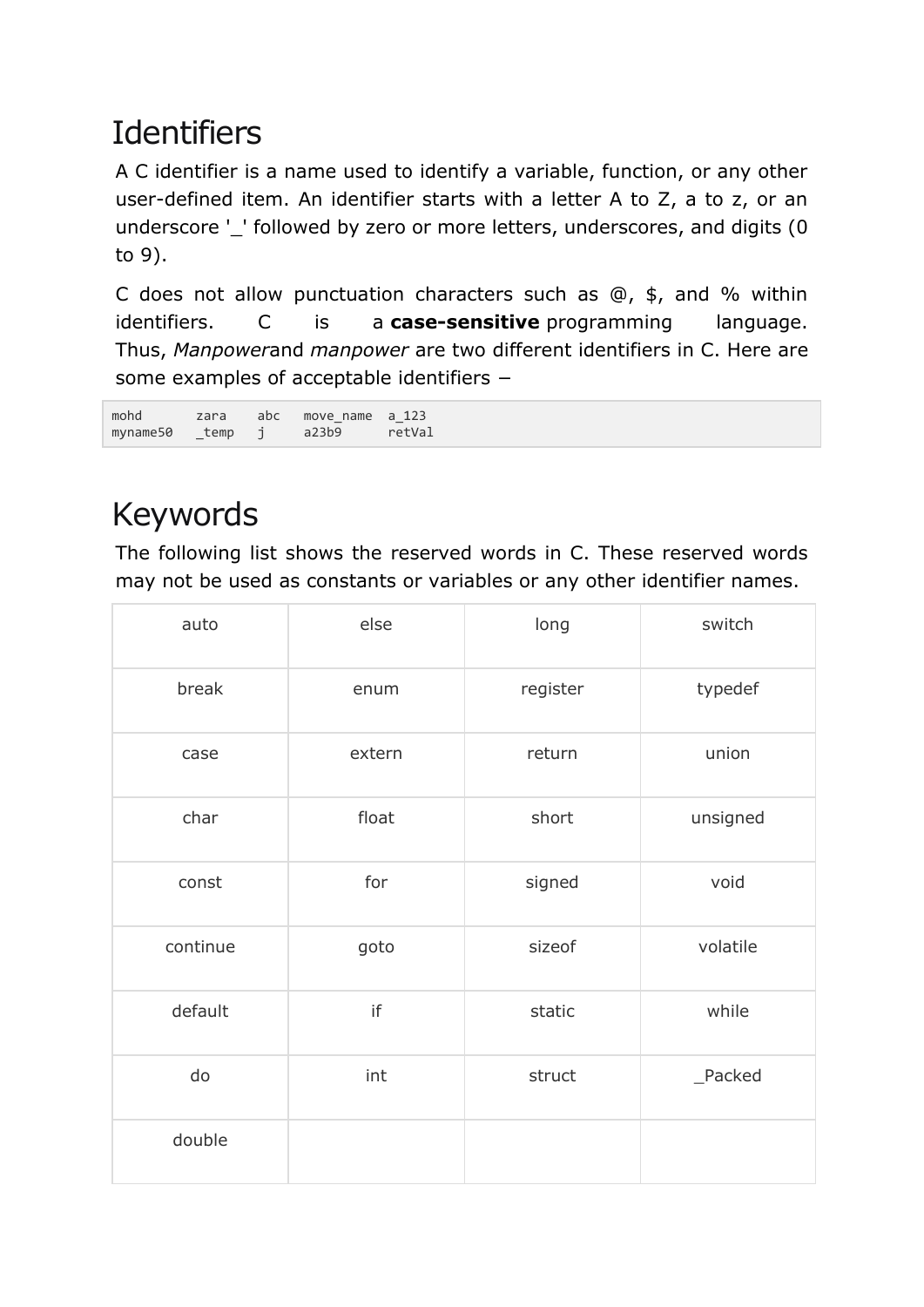### Whitespace in C

A line containing only whitespace, possibly with a comment, is known as a blank line, and a C compiler totally ignores it.

Whitespace is the term used in C to describe blanks, tabs, newline characters and comments. Whitespace separates one part of a statement from another and enables the compiler to identify where one element in a statement, such as int, ends and the next element begins. Therefore, in the following statement −

int age;

there must be at least one whitespace character (usually a space) between int and age for the compiler to be able to distinguish them. On the other hand, in the following statement −

fruit = apples + oranges;  $//$  get the total fruit

no whitespace characters are necessary between fruit and  $=$ , or between = and apples, although you are free to include some if you wish to increase readability.

#### **C Datatypes**

Data types in c refer to an extensive system used for declaring variables or functions of different types. The type of a variable determines how much space it occupies in storage and how the bit pattern stored is interpreted.

The types in C can be classified as follows −

| Sr.No. | <b>Types &amp; Description</b>                                                                                |
|--------|---------------------------------------------------------------------------------------------------------------|
|        | <b>Basic Types</b>                                                                                            |
|        | They are arithmetic types and are further classified into: (a) integer types<br>and (b) floating-point types. |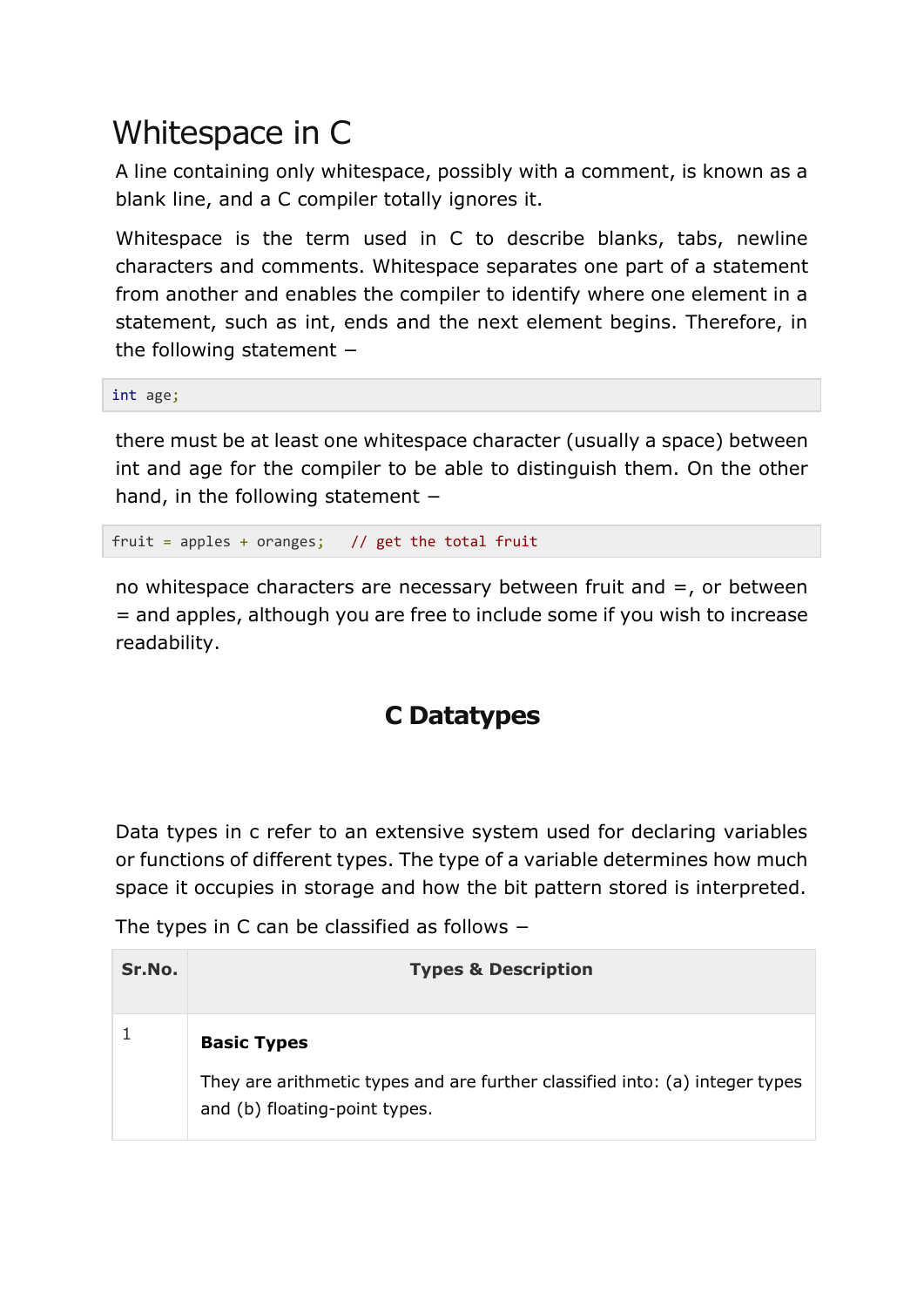|   | <b>Enumerated types</b>                                                                                                                               |
|---|-------------------------------------------------------------------------------------------------------------------------------------------------------|
|   | They are again arithmetic types and they are used to define variables that<br>can only assign certain discrete integer values throughout the program. |
| 3 | The type void<br>The type specifier <i>void</i> indicates that no value is available.                                                                 |
| 4 | <b>Derived types</b><br>They include (a) Pointer types, (b) Array types, (c) Structure types, (d)<br>Union types and (e) Function types.              |

The array types and structure types are referred collectively as the aggregate types. The type of a function specifies the type of the function's return value. We will see the basic types in the following section, where as other types will be covered in the upcoming chapters.

## Integer Types

The following table provides the details of standard integer types with their storage sizes and value ranges −

| <b>Type</b>   | <b>Storage size</b> | <b>Value range</b>                                      |
|---------------|---------------------|---------------------------------------------------------|
| char          | 1 byte              | -128 to 127 or 0 to 255                                 |
| unsigned char | 1 byte              | 0 to 255                                                |
| signed char   | 1 byte              | $-128$ to 127                                           |
| int           | 2 or 4 bytes        | -32,768 to 32,767 or -2,147,483,648 to<br>2,147,483,647 |
| unsigned int  | 2 or 4 bytes        | 0 to 65,535 or 0 to 4,294,967,295                       |
| short         | 2 bytes             | -32,768 to 32,767                                       |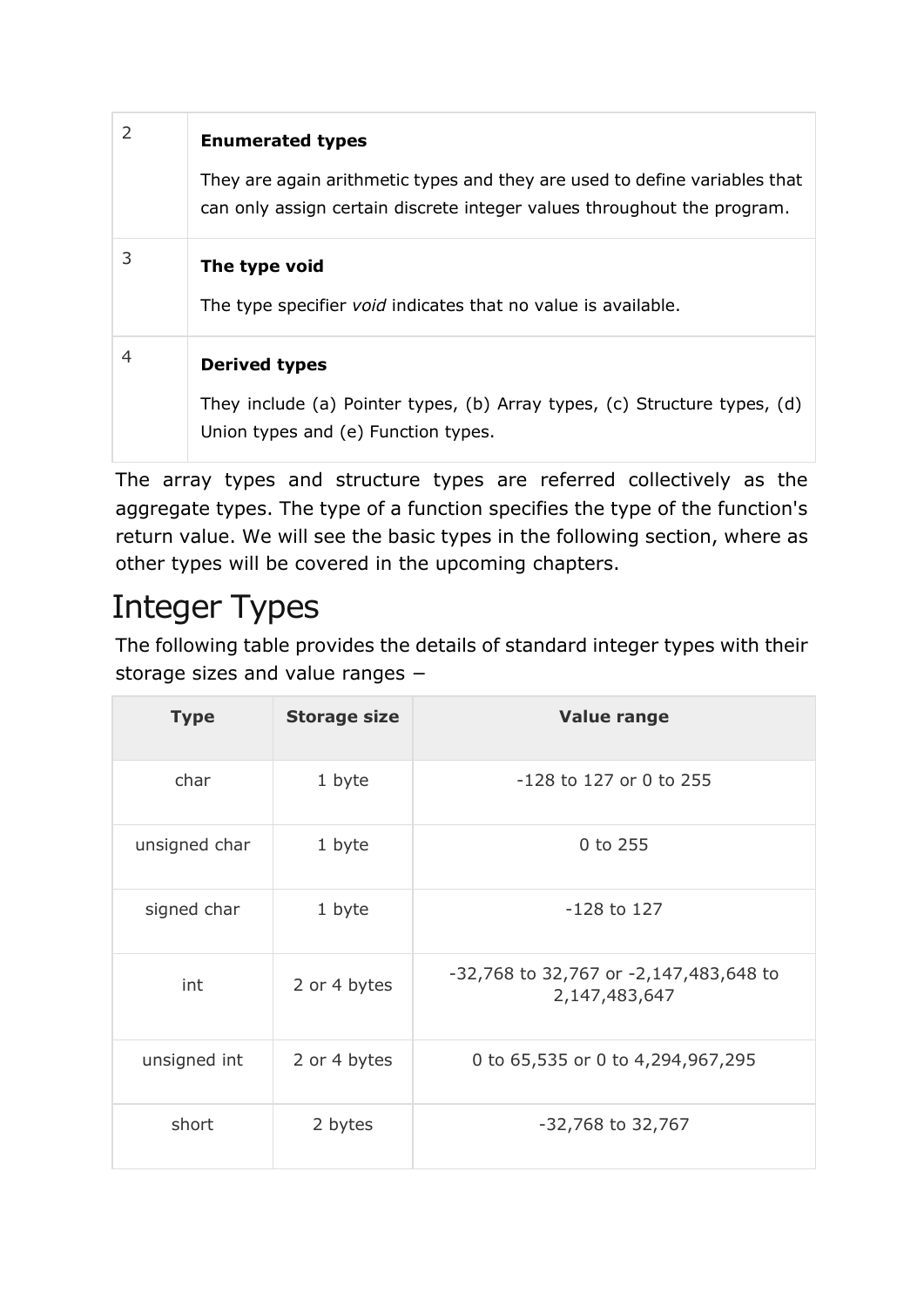| unsigned short | 2 bytes | 0 to 65,535                                    |
|----------------|---------|------------------------------------------------|
| long           | 8 bytes | -9223372036854775808 to<br>9223372036854775807 |
| unsigned long  | 8 bytes | 0 to 18446744073709551615                      |

## Floating-Point Types

The following table provide the details of standard floating-point types with storage sizes and value ranges and their precision −

| <b>Type</b> | <b>Storage size</b> | <b>Value range</b>     | <b>Precision</b>  |
|-------------|---------------------|------------------------|-------------------|
| float       | 4 byte              | 1.2E-38 to $3.4E+38$   | 6 decimal places  |
| double      | 8 byte              | 2.3E-308 to 1.7E+308   | 15 decimal places |
| long double | 10 byte             | 3.4E-4932 to 1.1E+4932 | 19 decimal places |

### The void Type

The void type specifies that no value is available. It is used in three kinds of situations −

| Sr.No. | <b>Types &amp; Description</b>                                                                                                                                                                          |
|--------|---------------------------------------------------------------------------------------------------------------------------------------------------------------------------------------------------------|
|        | <b>Function returns as void</b>                                                                                                                                                                         |
|        | There are various functions in C which do not return any value or you can<br>say they return void. A function with no return value has the return type<br>as void. For example, void exit (int status); |
|        | <b>Function arguments as void</b>                                                                                                                                                                       |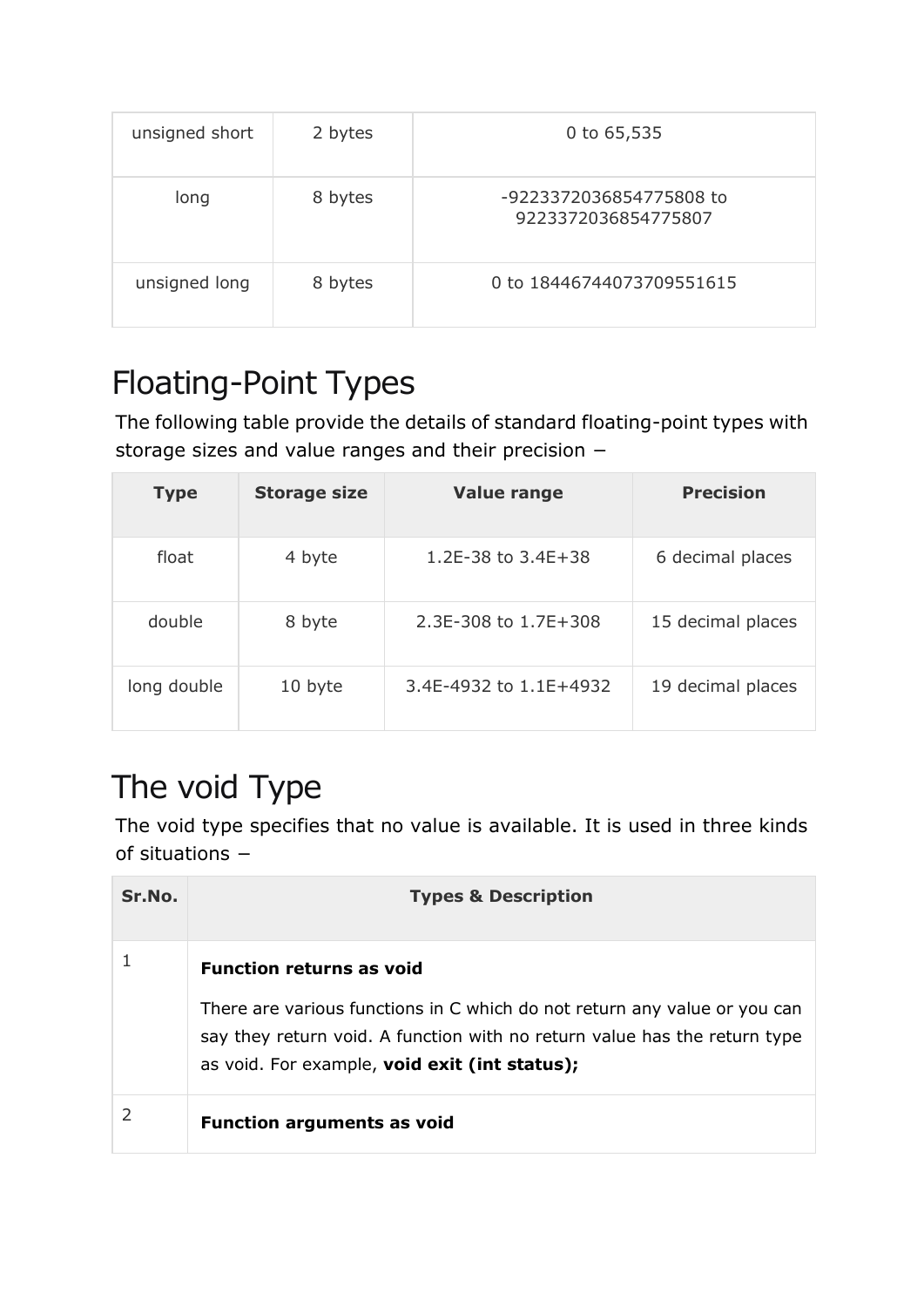There are various functions in C which do not accept any parameter. A function with no parameter can accept a void. For example, **int rand(void);**

#### <sup>3</sup> **Pointers to void**

A pointer of type void  $*$  represents the address of an object, but not its type. For example, a memory allocation function **void \*malloc( size\_t**  size ); returns a pointer to void which can be casted to any data type.

#### **C - Variables**

A variable is nothing but a name given to a storage area that our programs can manipulate. Each variable in C has a specific type, which determines the size and layout of the variable's memory; the range of values that can be stored within that memory; and the set of operations that can be applied to the variable.

The name of a variable can be composed of letters, digits, and the underscore character. It must begin with either a letter or an underscore. Upper and lowercase letters are distinct because C is case-sensitive. Based on the basic types explained in the previous chapter, there will be the following basic variable types −

| Sr.No.        | <b>Type &amp; Description</b>                                        |
|---------------|----------------------------------------------------------------------|
| 1             | char<br>Typically a single octet(one byte). This is an integer type. |
| $\mathcal{L}$ | int<br>The most natural size of integer for the machine.             |
| 3             | float<br>A single-precision floating point value.                    |
| 4             | double                                                               |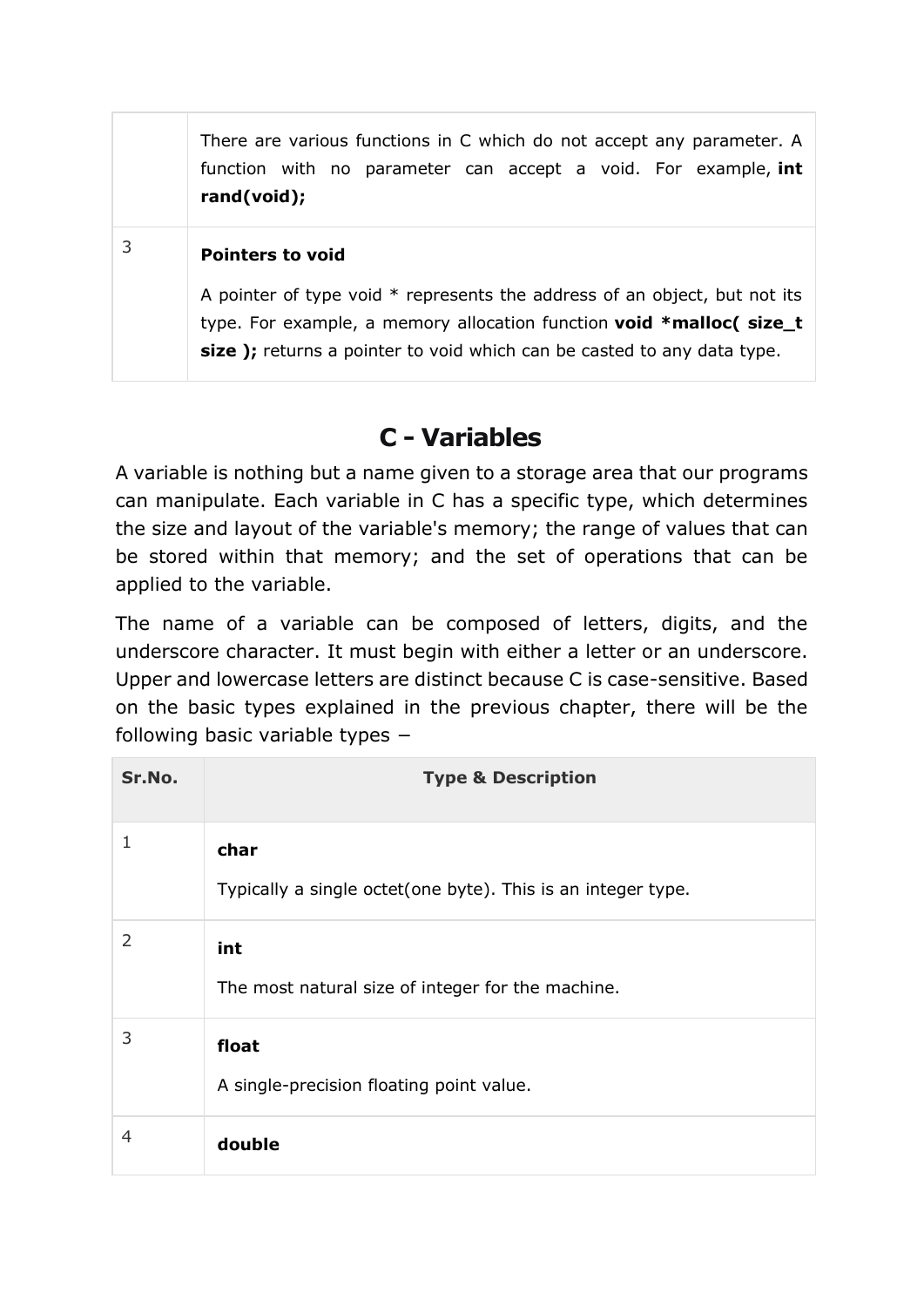| A double-precision floating point value. |
|------------------------------------------|
| void                                     |
| Represents the absence of type.          |

C programming language also allows to define various other types of variables, which we will cover in subsequent chapters like Enumeration, Pointer, Array, Structure, Union, etc. For this chapter, let us study only basic variable types.

### Variable Definition in C

A variable definition tells the compiler where and how much storage to create for the variable. A variable definition specifies a data type and contains a list of one or more variables of that type as follows −

type variable\_list;

Here, **type** must be a valid C data type including char, w char, int, float, double, bool, or any user-defined object; and **variable\_list** may consist of one or more identifier names separated by commas. Some valid declarations are shown here −

```
int i, j, k;
char c, ch;
float f, salary;
double d;
```
The line **int i, j, k;** declares and defines the variables i, j, and k; which instruct the compiler to create variables named i, i and k of type int.

Variables can be initialized (assigned an initial value) in their declaration. The initializer consists of an equal sign followed by a constant expression as follows −

```
type variable_name = value;
```

```
Some examples are −
```

```
extern int d = 3, f = 5; // declaration of d and f.<br>int d = 3, f = 5; // definition and initiali
                                   \frac{1}{3} definition and initializing d and f.
byte z = 22;<br>
char x = 'x';<br>
// the variable x has the value
                                   // the variable x has the value 'x'.
```
For definition without an initializer: variables with static storage duration are implicitly initialized with NULL (all bytes have the value 0); the initial value of all other variables are undefined.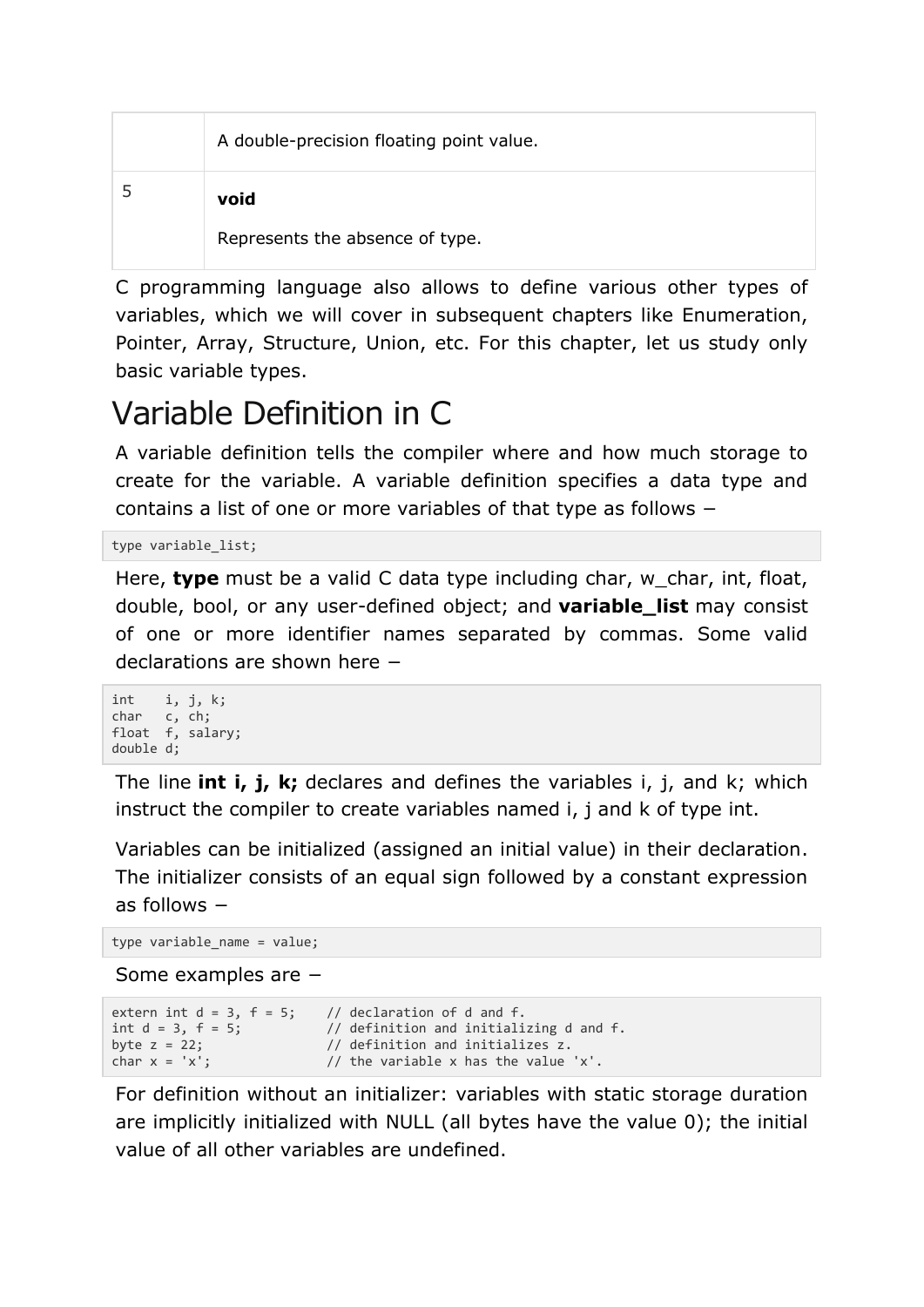### Variable Declaration in C

A variable declaration provides assurance to the compiler that there exists a variable with the given type and name so that the compiler can proceed for further compilation without requiring the complete detail about the variable. A variable definition has its meaning at the time of compilation only, the compiler needs actual variable definition at the time of linking the program.

A variable declaration is useful when you are using multiple files and you define your variable in one of the files which will be available at the time of linking of the program. You will use the keyword **extern** to declare a variable at any place. Though you can declare a variable multiple times in your C program, it can be defined only once in a file, a function, or a block of code.

#### **Example**

#include <stdio.h>

Try the following example, where variables have been declared at the top, but they have been defined and initialized inside the main function −

```
// Variable declaration:
extern int a, b;
extern int c;
extern float f;
int main () {
    /* variable definition: */
    int a, b;
    int c;
    float f;
    /* actual initialization */
   a = 10:
```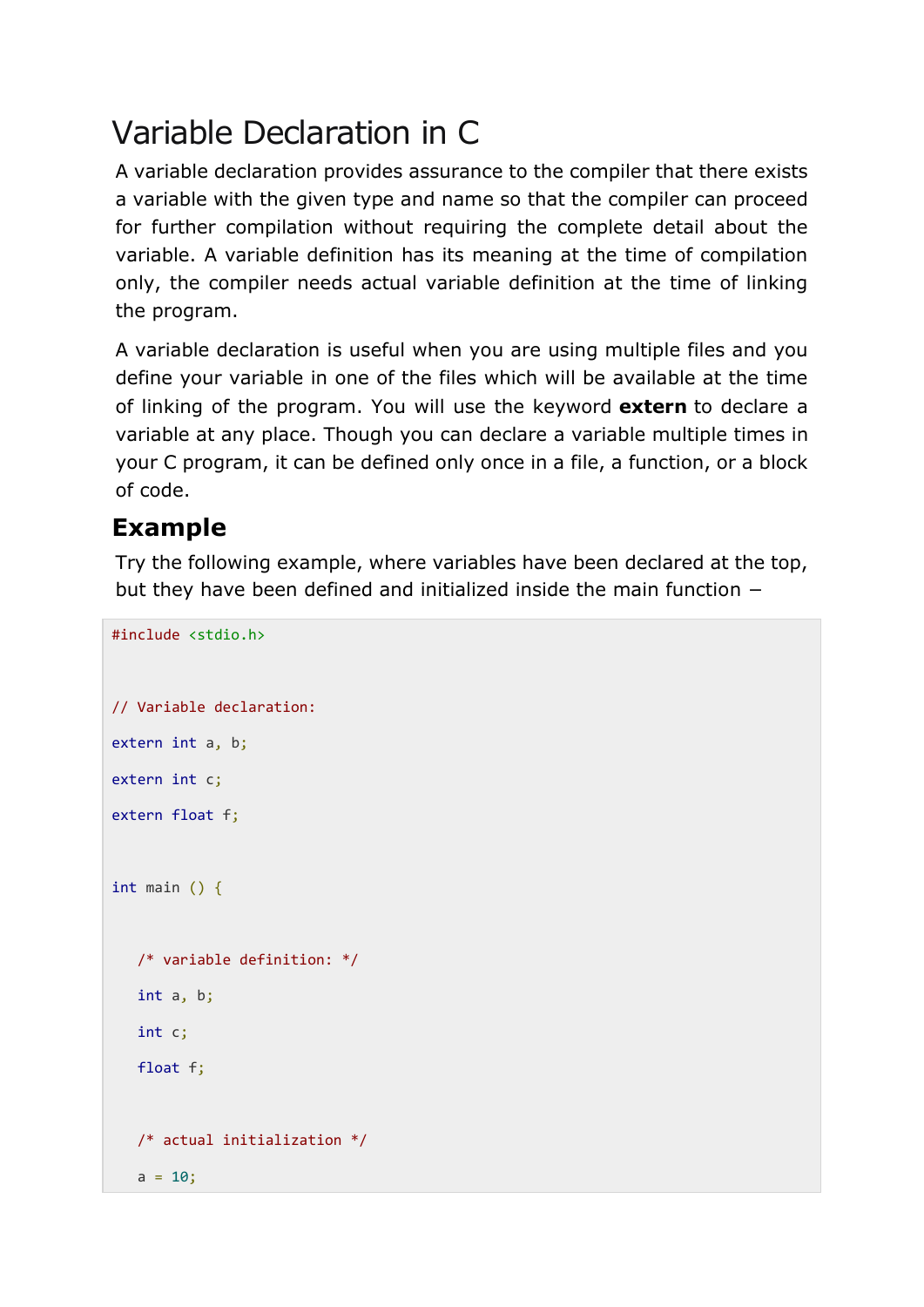```
b = 20;c = a + b;printf("value of c : %d \n", c);
   f = 70.0/3.0;printf("value of f : %f \in N", f);
    return 0;
}
```
When the above code is compiled and executed, it produces the following result −

value of c : 30 value of f : 23.333334

The same concept applies on function declaration where you provide a function name at the time of its declaration and its actual definition can be given anywhere else. For example −

```
// function declaration
int func();
int main() {
    // function call
   int i = func();
}
// function definition
int func() {
    return 0;
}
```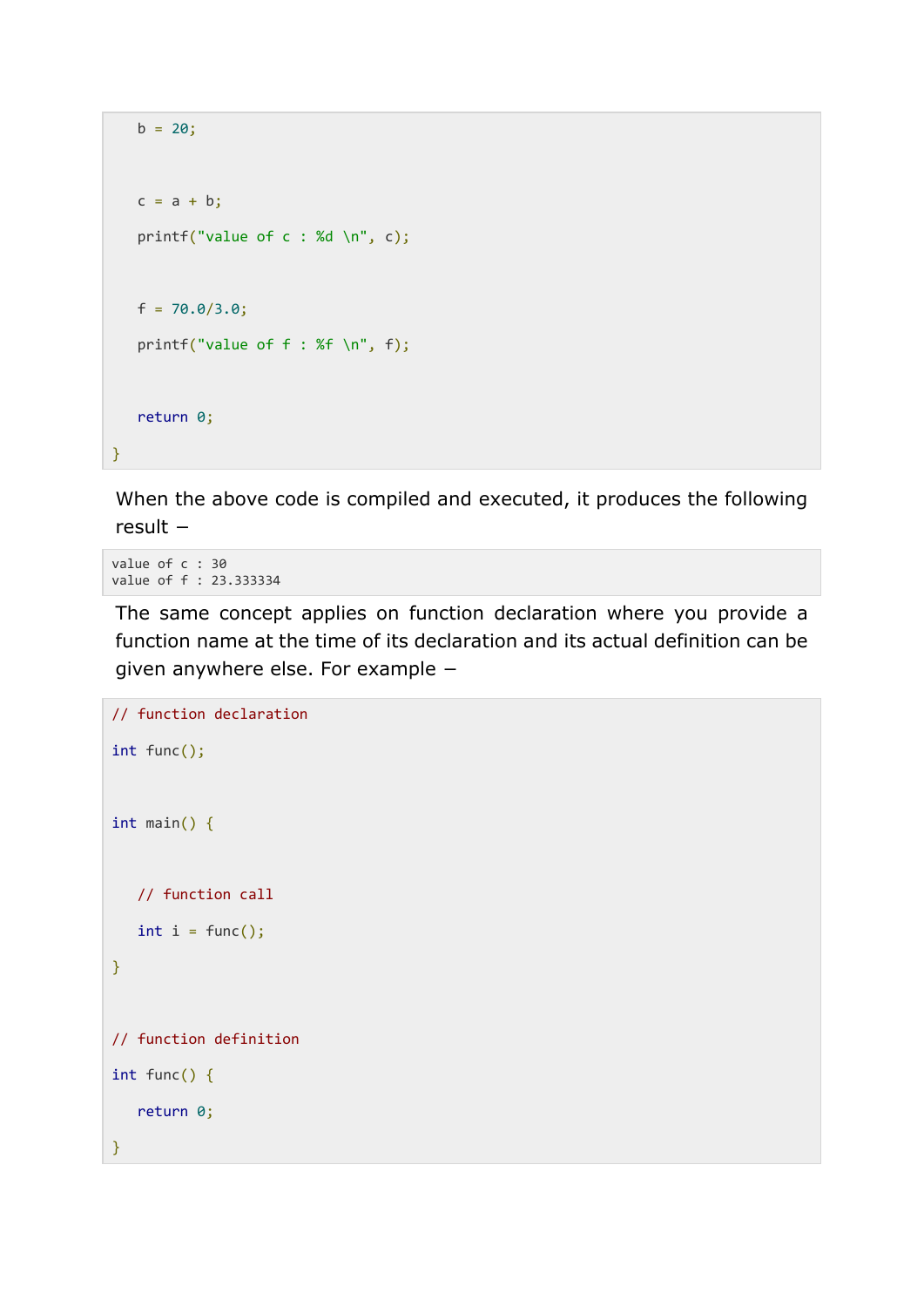### **C - Constants and Literals**

Constants refer to fixed values that the program may not alter during its execution. These fixed values are also called **literals**.

Constants can be of any of the basic data types like *an integer constant, a floating constant, a character constant, or a string literal*. There are enumeration constants as well.

Constants are treated just like regular variables except that their values cannot be modified after their definition.

### Integer Literals

An integer literal can be a decimal, octal, or hexadecimal constant. A prefix specifies the base or radix: 0x or 0X for hexadecimal, 0 for octal, and nothing for decimal.

An integer literal can also have a suffix that is a combination of U and L, for unsigned and long, respectively. The suffix can be uppercase or lowercase and can be in any order.

Here are some examples of integer literals −

```
212 /* Legal */
215u /* Legal */<br>0xFeeL /* Legal */
          /* Legal */078 /* Illegal: 8 is not an octal digit */
032UU /* Illegal: cannot repeat a suffix */
```
Following are other examples of various types of integer literals −

```
85 /* decimal */
0213 /* octal */
0x4b /* hexadecimal */
30 /* int */
30u /* unsigned int */
30l /* long */
30ul /* unsigned long */
```
## Floating-point Literals

A floating-point literal has an integer part, a decimal point, a fractional part, and an exponent part. You can represent floating point literals either in decimal form or exponential form.

While representing decimal form, you must include the decimal point, the exponent, or both; and while representing exponential form, you must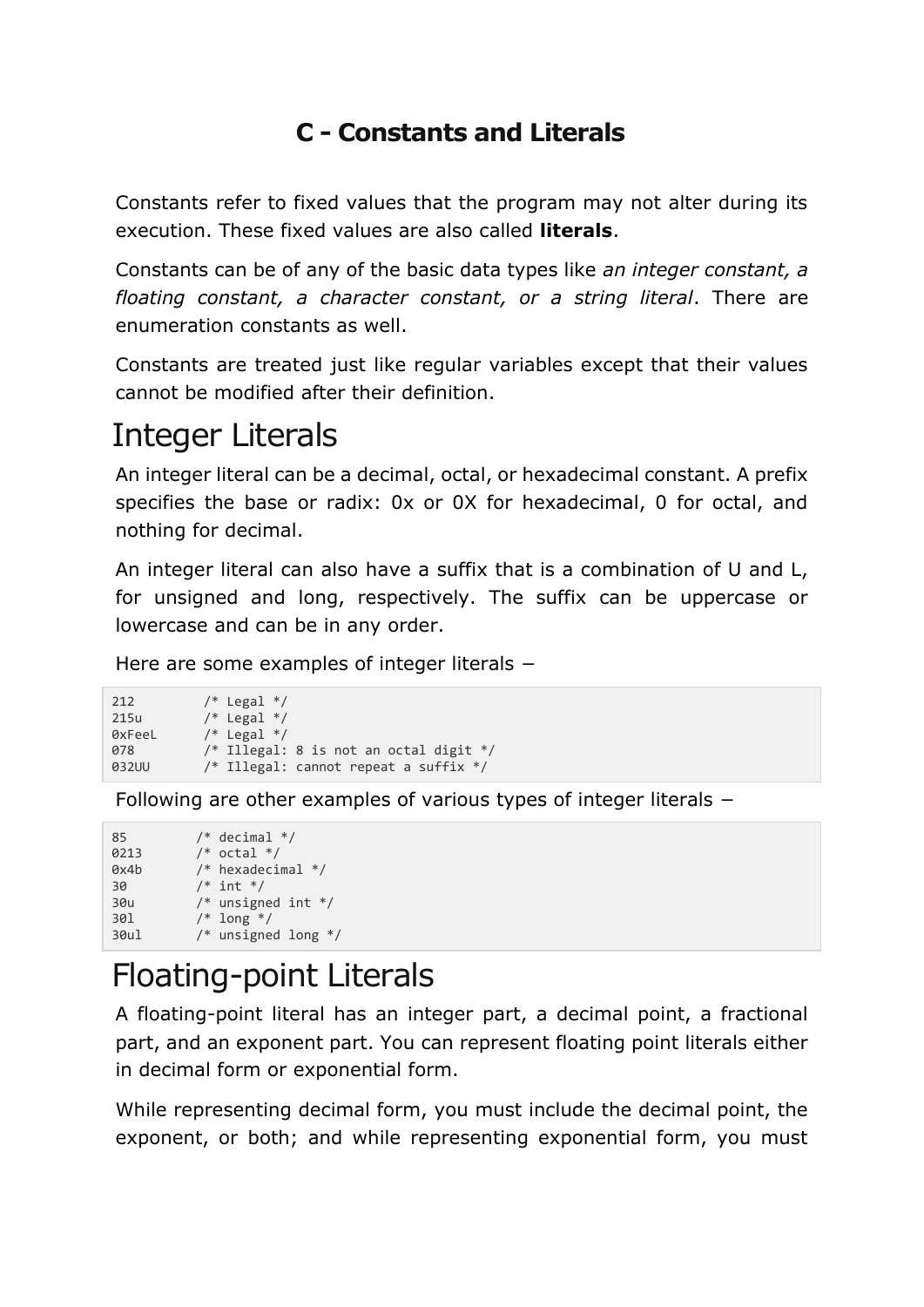include the integer part, the fractional part, or both. The signed exponent is introduced by e or E.

Here are some examples of floating-point literals −

3.14159 /\* Legal \*/ 314159E-5L /\* Legal \*/ 510E /\* Illegal: incomplete exponent \*/ 210f /\* Illegal: no decimal or exponent \*/ .e55 /\* Illegal: missing integer or fraction \*/

### Character Constants

Character literals are enclosed in single quotes, e.g., 'x' can be stored in a simple variable of **char** type.

A character literal can be a plain character (e.g., 'x'), an escape sequence  $(e.g., '\t'),$  or a universal character  $(e.g., '\u02CO').$ 

There are certain characters in C that represent special meaning when preceded by a backslash for example, newline  $(\n)$  or tab  $(\n)$ .

Here, you have a list of such escape sequence codes −

Following is the example to show a few escape sequence characters −

```
#include <stdio.h>
int main() {
    printf("Hello\tWorld\n\n");
    return 0;
}
```
When the above code is compiled and executed, it produces the following result −

Hello World

### String Literals

String literals or constants are enclosed in double quotes "". A string contains characters that are similar to character literals: plain characters, escape sequences, and universal characters.

You can break a long line into multiple lines using string literals and separating them using white spaces.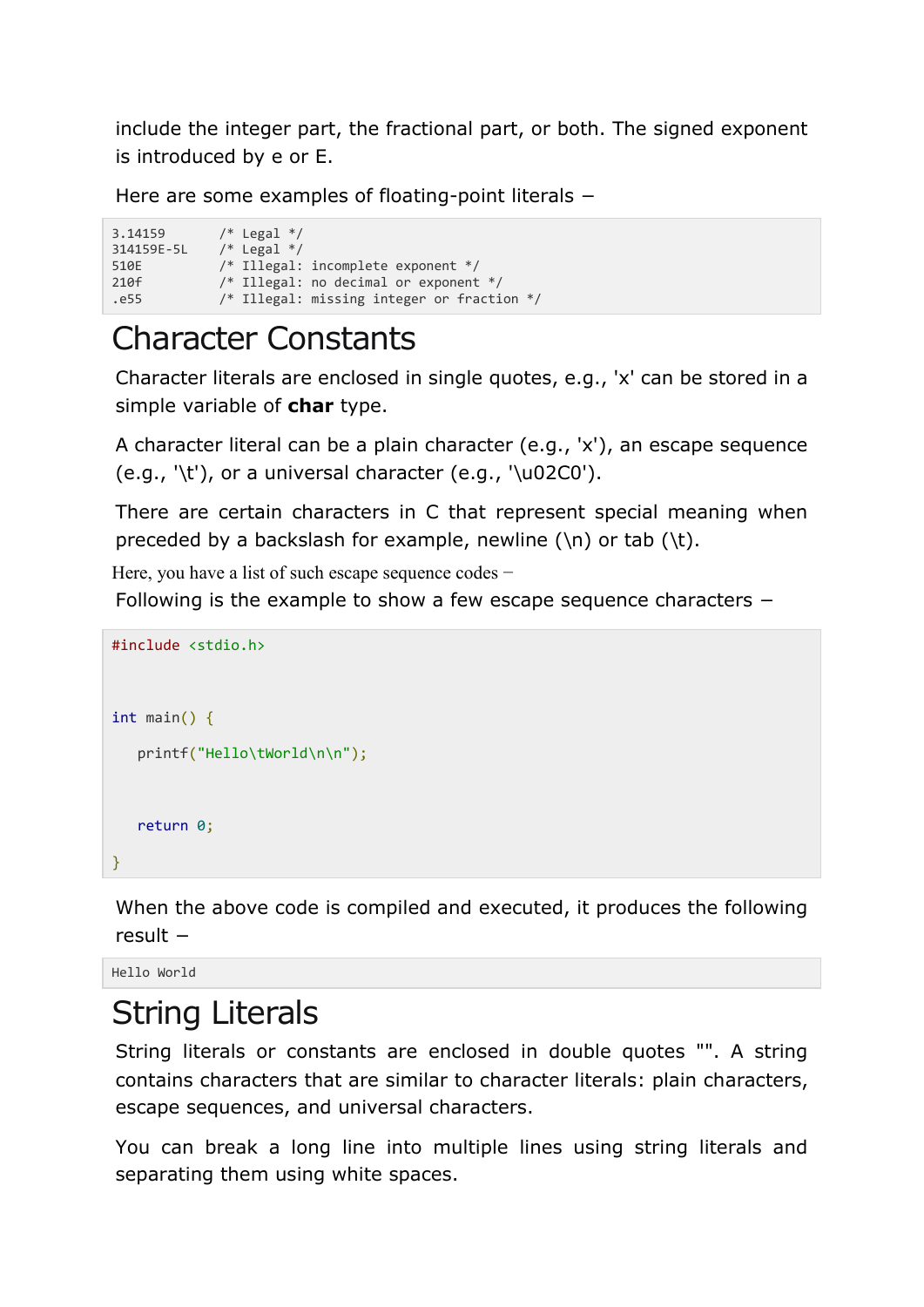Here are some examples of string literals. All the three forms are identical strings.

```
"hello, dear"
"hello, \
dear"
"hello, " "d" "ear"
```
### Defining Constants

There are two simple ways in C to define constants −

- Using **#define** preprocessor.
- Using **const** keyword.

### The #define Preprocessor

Given below is the form to use #define preprocessor to define a constant

#define identifier value

−

The following example explains it in detail −

```
#include <stdio.h>
#define LENGTH 10 
#define WIDTH 5
#define NEWLINE '\n'
int main() {
    int area; 
   area = LENGTH * WIDTH; printf("value of area : %d", area);
    printf("%c", NEWLINE);
    return 0;
```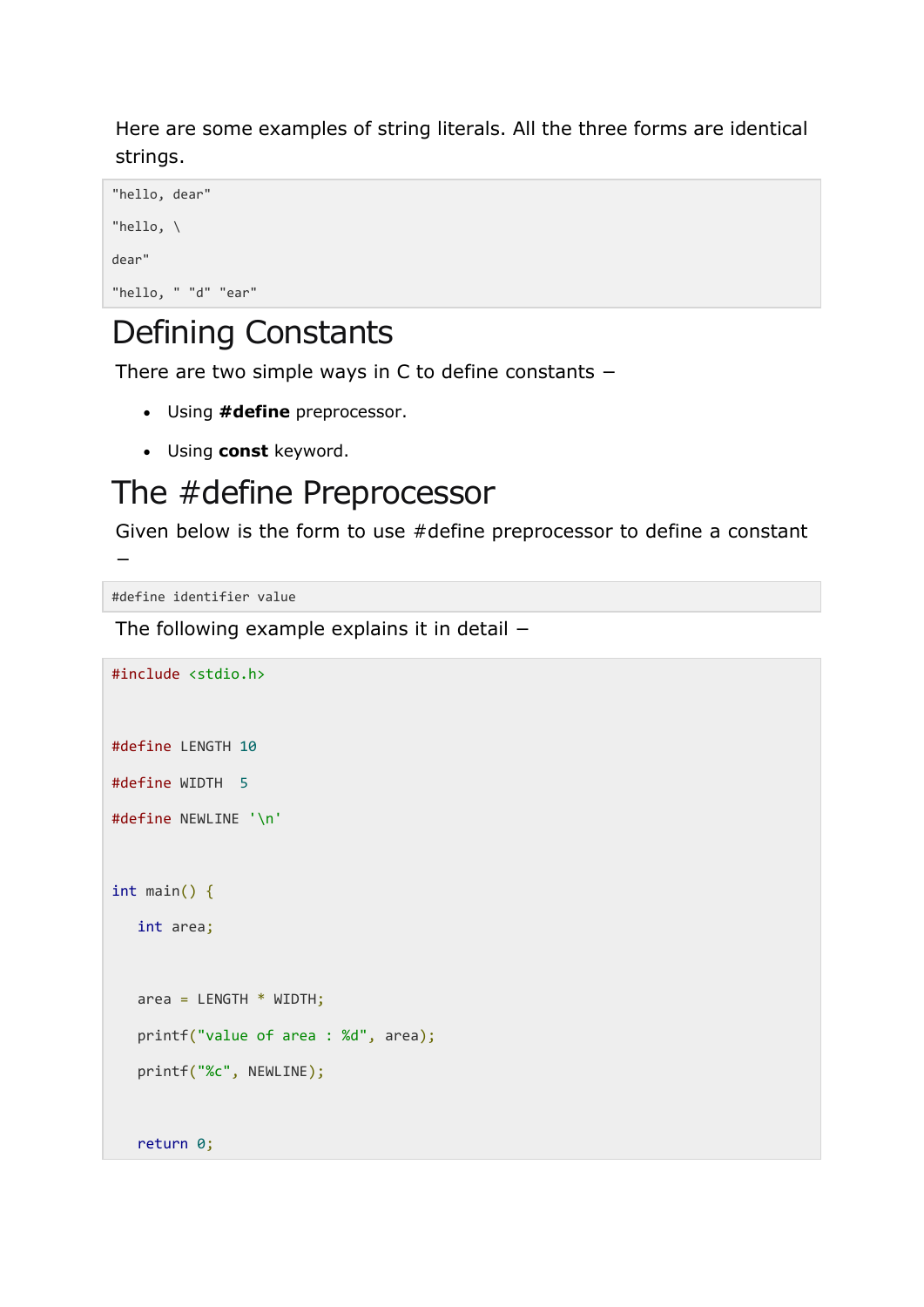When the above code is compiled and executed, it produces the following result −

```
value of area : 50
```
### The const Keyword

You can use **const** prefix to declare constants with a specific type as follows −

```
const type variable = value;
```
The following example explains it in detail −

```
#include <stdio.h>
int main() {
   const int LENGTH = 10;
   const int WIDTH = 5;
  const char NEWLINE = '\n;
   int area; 
  area = LENGTH * WIDTH; printf("value of area : %d", area);
   printf("%c", NEWLINE);
   return 0;
}
```
When the above code is compiled and executed, it produces the following result −

value of area : 50

}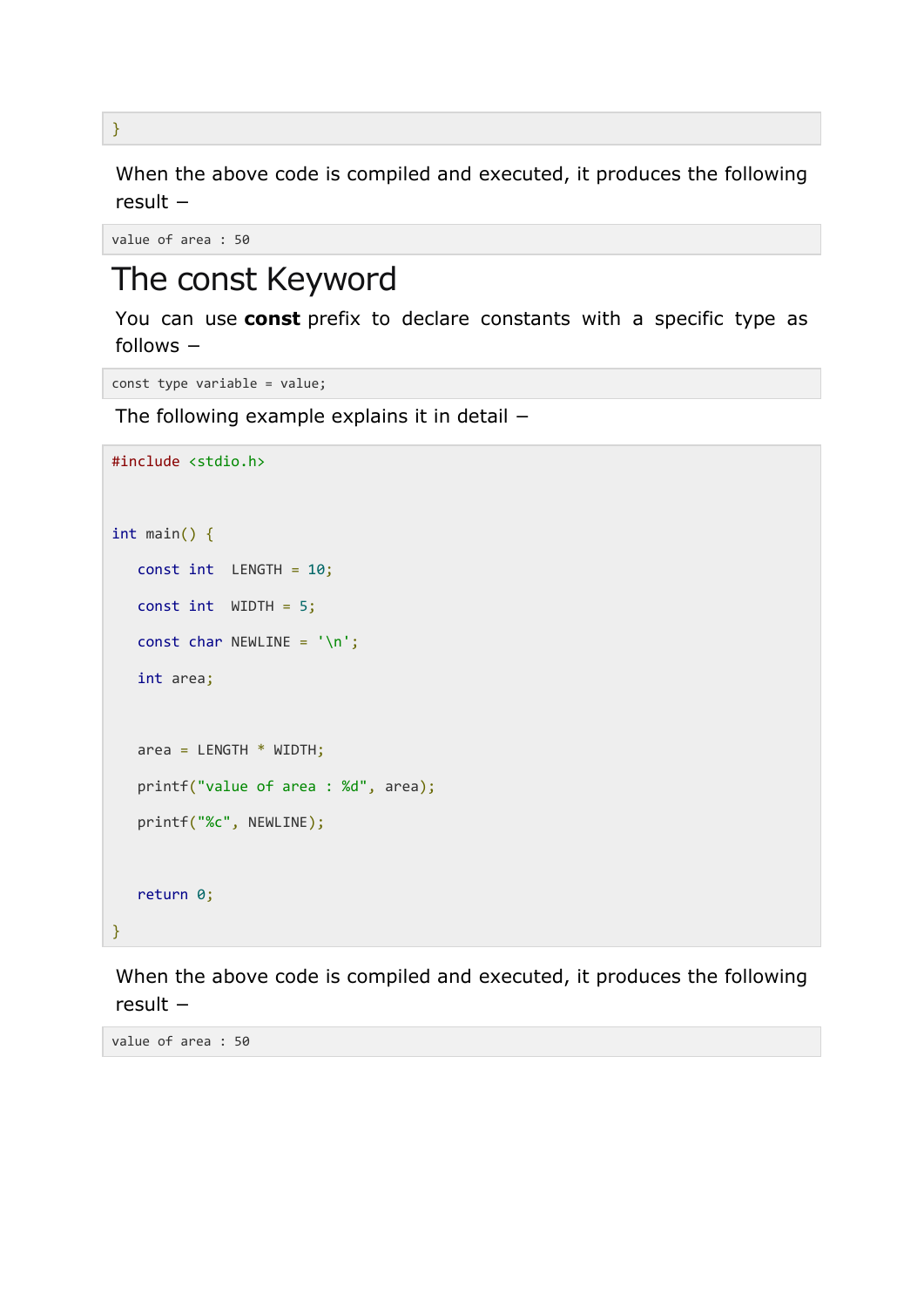#### **C - Storage Classes**

A storage class defines the scope (visibility) and life-time of variables and/or functions within a C Program. They precede the type that they modify. We have four different storage classes in a C program −

- auto
- register
- static
- extern

### The auto Storage Class

The **auto** storage class is the default storage class for all local variables.

```
{
    int mount;
    auto int month;
}
```
The example above defines two variables with in the same storage class. 'auto' can only be used within functions, i.e., local variables.

### The register Storage Class

The **register** storage class is used to define local variables that should be stored in a register instead of RAM. This means that the variable has a maximum size equal to the register size (usually one word) and can't have the unary '&' operator applied to it (as it does not have a memory location).

```
 register int miles;
}
```
{

The register should only be used for variables that require quick access such as counters. It should also be noted that defining 'register' does not mean that the variable will be stored in a register. It means that it MIGHT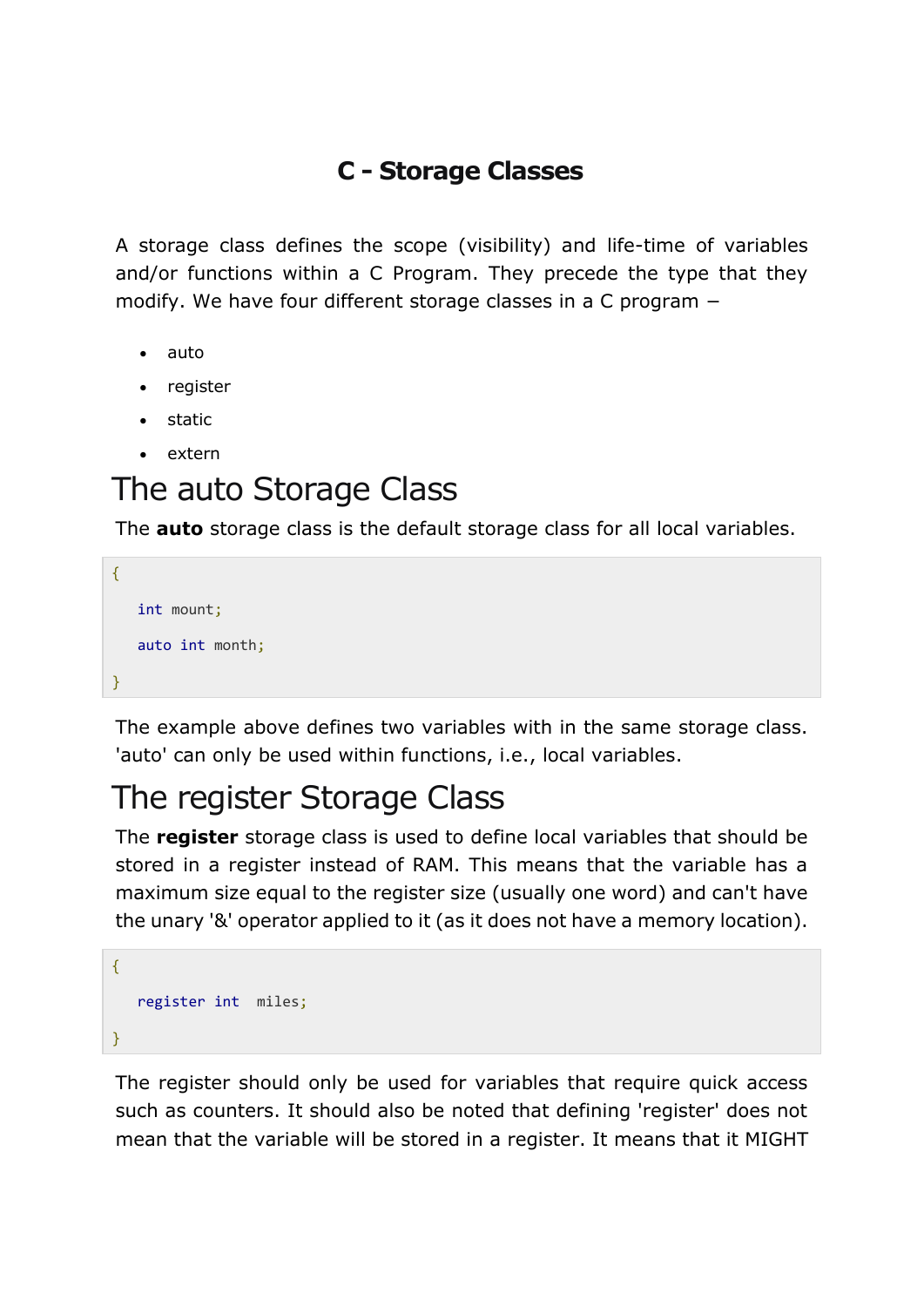be stored in a register depending on hardware and implementation restrictions.

## The static Storage Class

The **static** storage class instructs the compiler to keep a local variable in existence during the life-time of the program instead of creating and destroying it each time it comes into and goes out of scope. Therefore, making local variables static allows them to maintain their values between function calls.

The static modifier may also be applied to global variables. When this is done, it causes that variable's scope to be restricted to the file in which it is declared.

In C programming, when **static** is used on a global variable, it causes only one copy of that member to be shared by all the objects of its class.

```
#include <stdio.h>
/* function declaration */
void func(void);
static int count = 5; /* global variable */main() {
   while(count--) {
      func();
   }
    return 0;
}
/* function definition */
void func( void ) {
```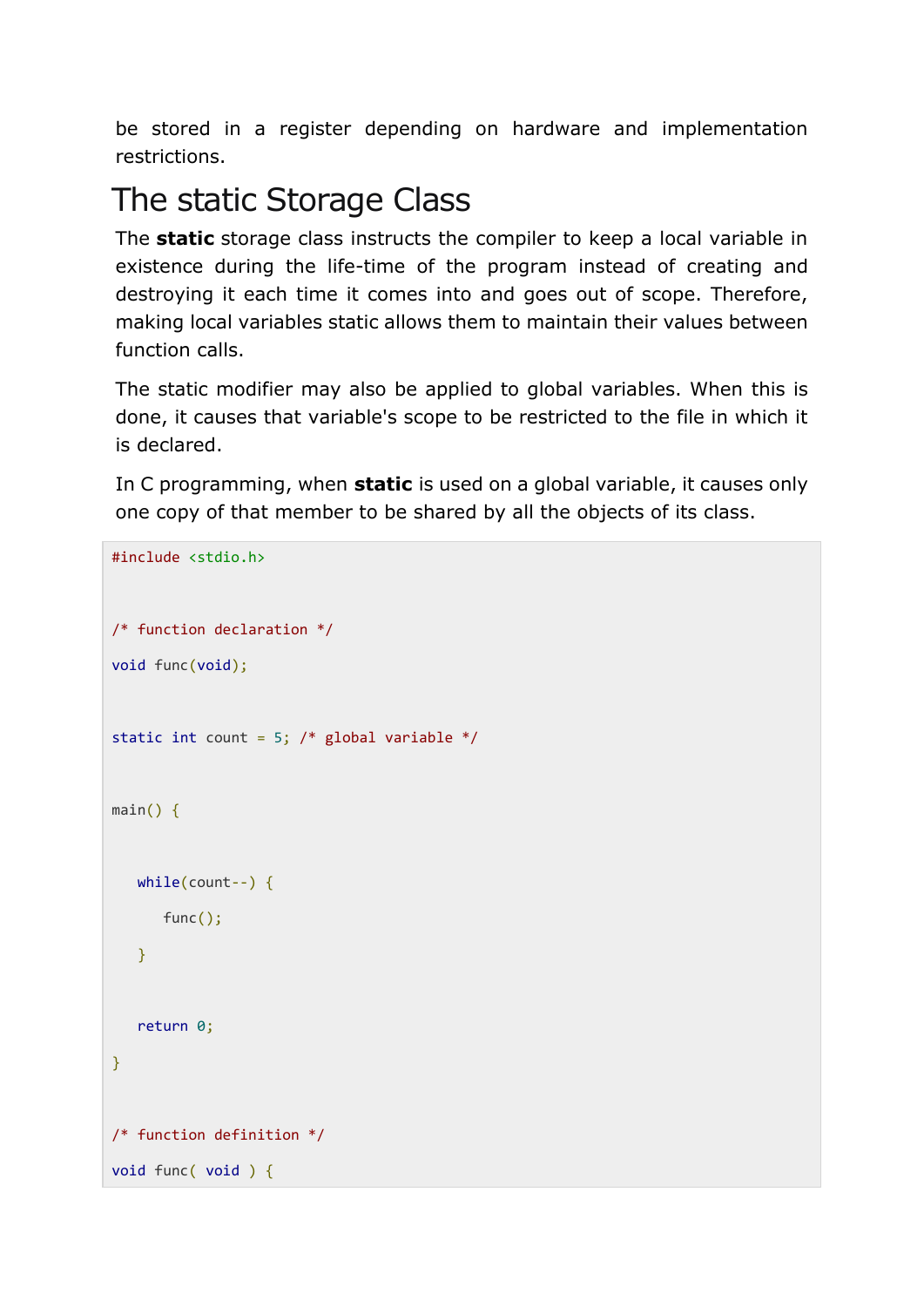```
static int i = 5; /* local static variable */i++:
    printf("i is %d and count is %d\n", i, count);
}
```
When the above code is compiled and executed, it produces the following result −

```
i is 6 and count is 4
i is 7 and count is 3
i is 8 and count is 2
i is 9 and count is 1
i is 10 and count is 0
```
### The extern Storage Class

The **extern** storage class is used to give a reference of a global variable that is visible to ALL the program files. When you use 'extern', the variable cannot be initialized however, it points the variable name at a storage location that has been previously defined.

When you have multiple files and you define a global variable or function, which will also be used in other files, then *extern* will be used in another file to provide the reference of defined variable or function. Just for understanding, *extern* is used to declare a global variable or function in another file.

The extern modifier is most commonly used when there are two or more files sharing the same global variables or functions as explained below.

#### **First File: main.c**

#include <stdio.h>

```
int count ;
extern void write_extern();
main() {
  count = 5;
```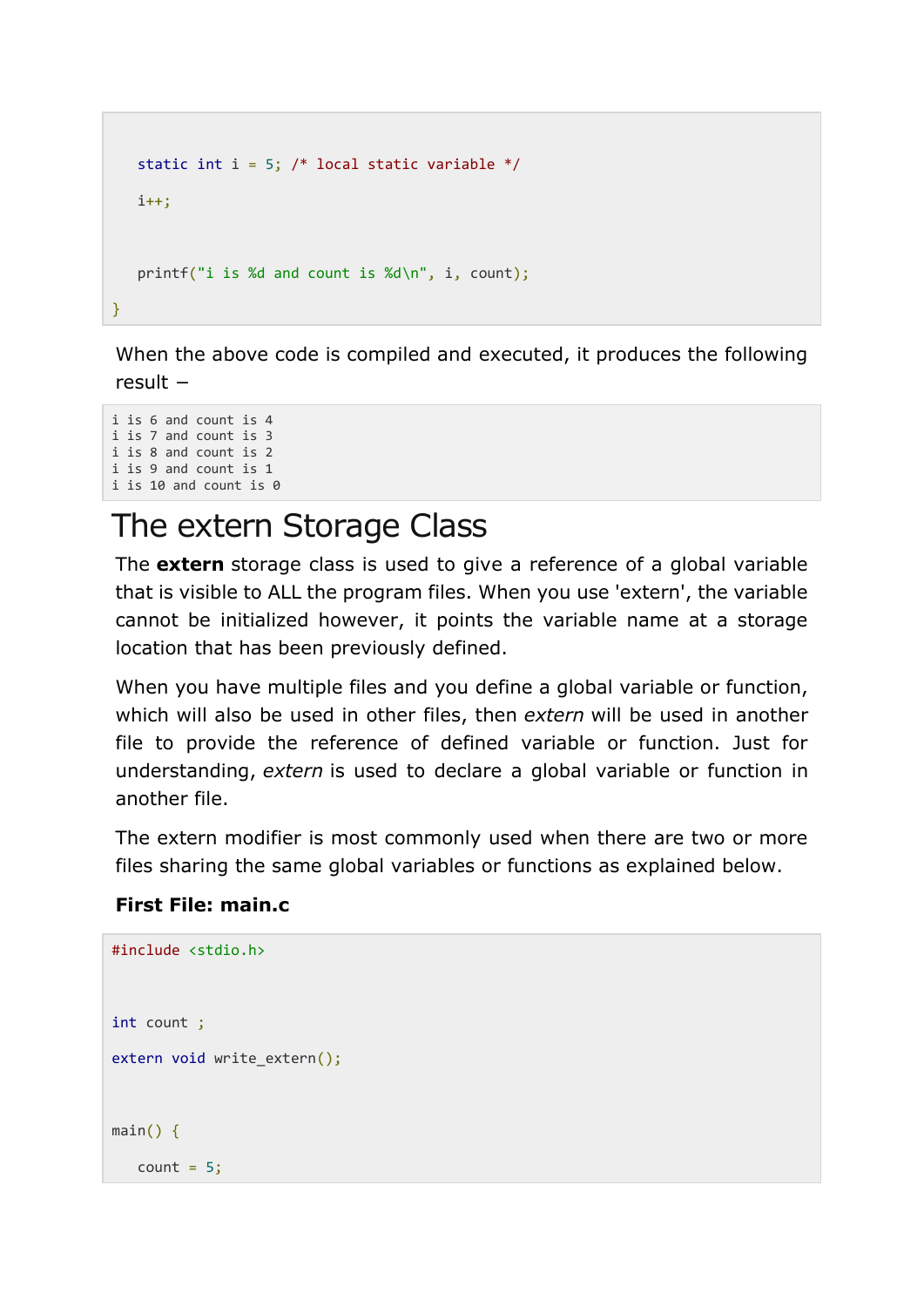```
write extern();
```
#### }

#### **Second File: support.c**

```
#include <stdio.h>
extern int count;
void write_extern(void) {
    printf("count is %d\n", count);
}
```
Here, *extern* is being used to declare *count* in the second file, where as it has its definition in the first file, main.c. Now, compile these two files as follows −

\$gcc main.c support.c

It will produce the executable program **a.out**. When this program is executed, it produces the following result −

count is 5

#### **C – Operators**

An operator is a symbol that tells the compiler to perform specific mathematical or logical functions. C language is rich in built-in operators and provides the following types of operators −

- Arithmetic Operators
- Relational Operators
- Logical Operators
- Bitwise Operators
- Assignment Operators
- Misc Operators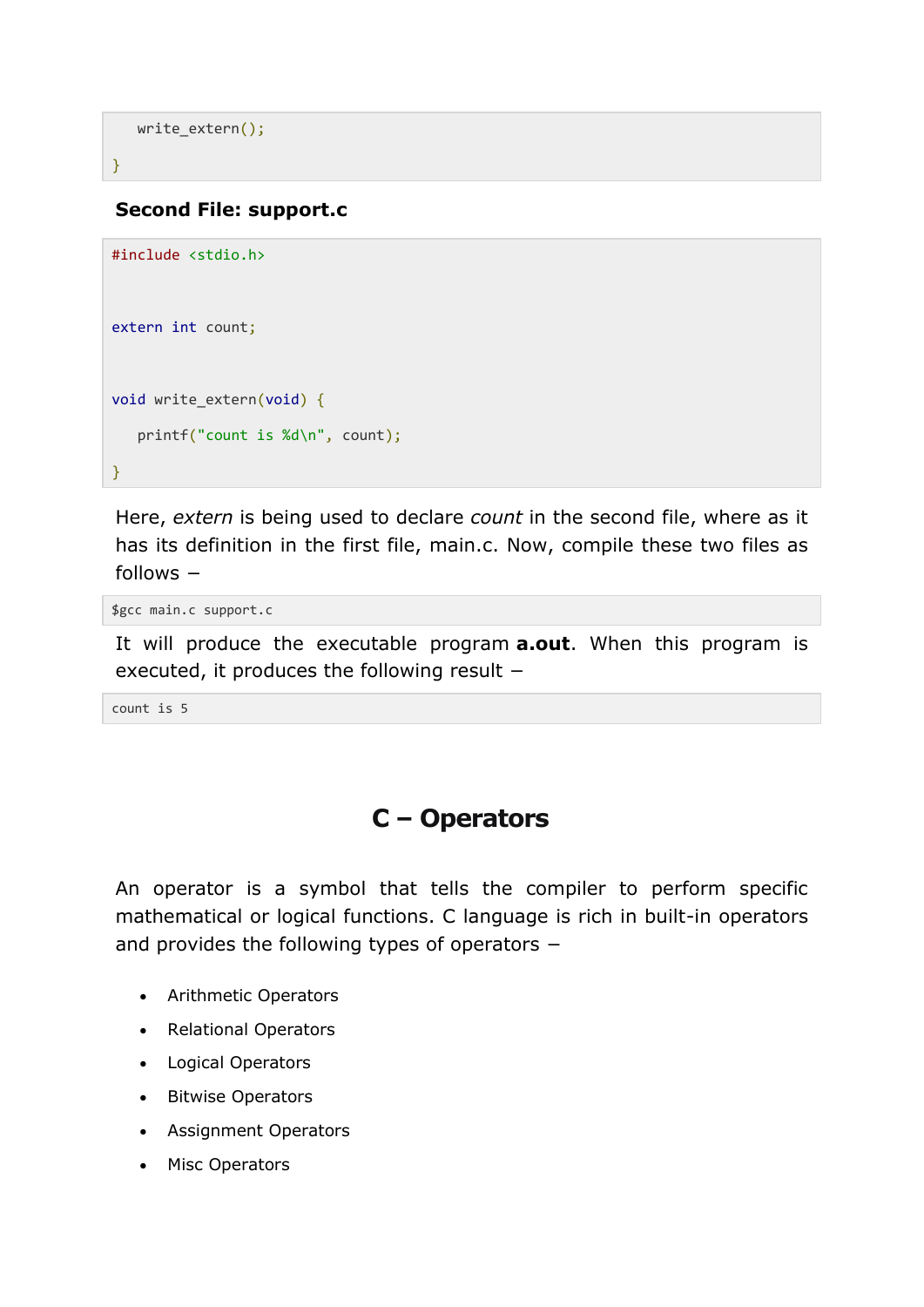We will, in this chapter, look into the way each operator works.

### Arithmetic Operators

The following table shows all the arithmetic operators supported by the C language. Assume variable **A** holds 10 and variable **B** holds 20 then −

#### [Show Examples](https://www.tutorialspoint.com/cprogramming/c_arithmetic_operators.htm)

| <b>Operator</b> | <b>Description</b>                                              | <b>Example</b>              |
|-----------------|-----------------------------------------------------------------|-----------------------------|
| $+$             | Adds two operands.                                              | $A + B =$<br>30             |
|                 | Subtracts second operand from the first.                        | $A - B =$<br>$-10$          |
| $\ast$          | Multiplies both operands.                                       | $A * B =$<br>200            |
| $\prime$        | Divides numerator by de-numerator.                              | $B/A = 2$                   |
| $\frac{0}{0}$   | Modulus Operator and remainder of after an integer<br>division. | $B\% A =$<br>$\overline{0}$ |
| $++$            | Increment operator increases the integer value by one.          | $A++ =$<br>11               |
|                 | Decrement operator decreases the integer value by one.          | $A-- = 9$                   |

## Relational Operators

The following table shows all the relational operators supported by C. Assume variable **A** holds 10 and variable **B** holds 20 then −

| Operator | <b>Description</b> | <b>Example</b> |
|----------|--------------------|----------------|
|          |                    |                |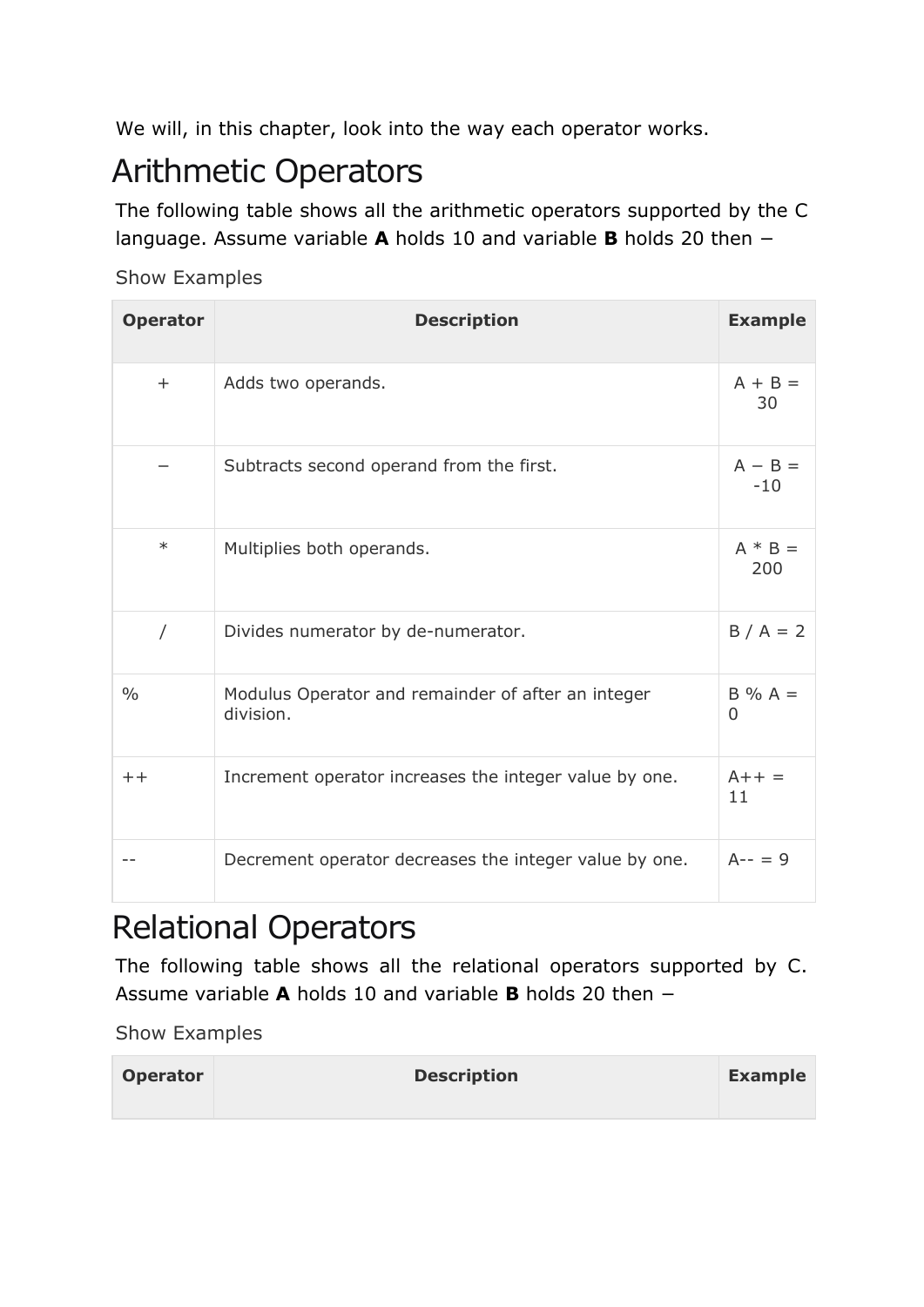|          | Checks if the values of two operands are equal or not. If<br>yes, then the condition becomes true.                                         | $(A == B)$<br>is not<br>true.   |
|----------|--------------------------------------------------------------------------------------------------------------------------------------------|---------------------------------|
| $!=$     | Checks if the values of two operands are equal or not. If<br>the values are not equal, then the condition becomes true.                    | $(A := B)$<br>is true.          |
| $\rm{>}$ | Checks if the value of left operand is greater than the<br>value of right operand. If yes, then the condition becomes<br>true.             | (A > B)<br>is not<br>true.      |
| $\,<\,$  | Checks if the value of left operand is less than the value of<br>right operand. If yes, then the condition becomes true.                   | (A < B)<br>is true.             |
| $>=$     | Checks if the value of left operand is greater than or equal<br>to the value of right operand. If yes, then the condition<br>becomes true. | $(A \geq B)$<br>is not<br>true. |
| $\lt =$  | Checks if the value of left operand is less than or equal to<br>the value of right operand. If yes, then the condition<br>becomes true.    | $(A \leq B)$<br>is true.        |

### Logical Operators

Following table shows all the logical operators supported by C language. Assume variable **A** holds 1 and variable **B** holds 0, then −

| <b>Operator</b> | <b>Description</b>                                                                                                                                               | <b>Example</b>            |
|-----------------|------------------------------------------------------------------------------------------------------------------------------------------------------------------|---------------------------|
| &&              | Called Logical AND operator. If both the operands are non-<br>zero, then the condition becomes true.                                                             | (A 88 B)<br>is false.     |
|                 | Called Logical OR Operator. If any of the two operands is<br>non-zero, then the condition becomes true.                                                          | $(A \mid B)$<br>is true.  |
|                 | Called Logical NOT Operator. It is used to reverse the<br>logical state of its operand. If a condition is true, then<br>Logical NOT operator will make it false. | !(A 88)<br>B) is<br>true. |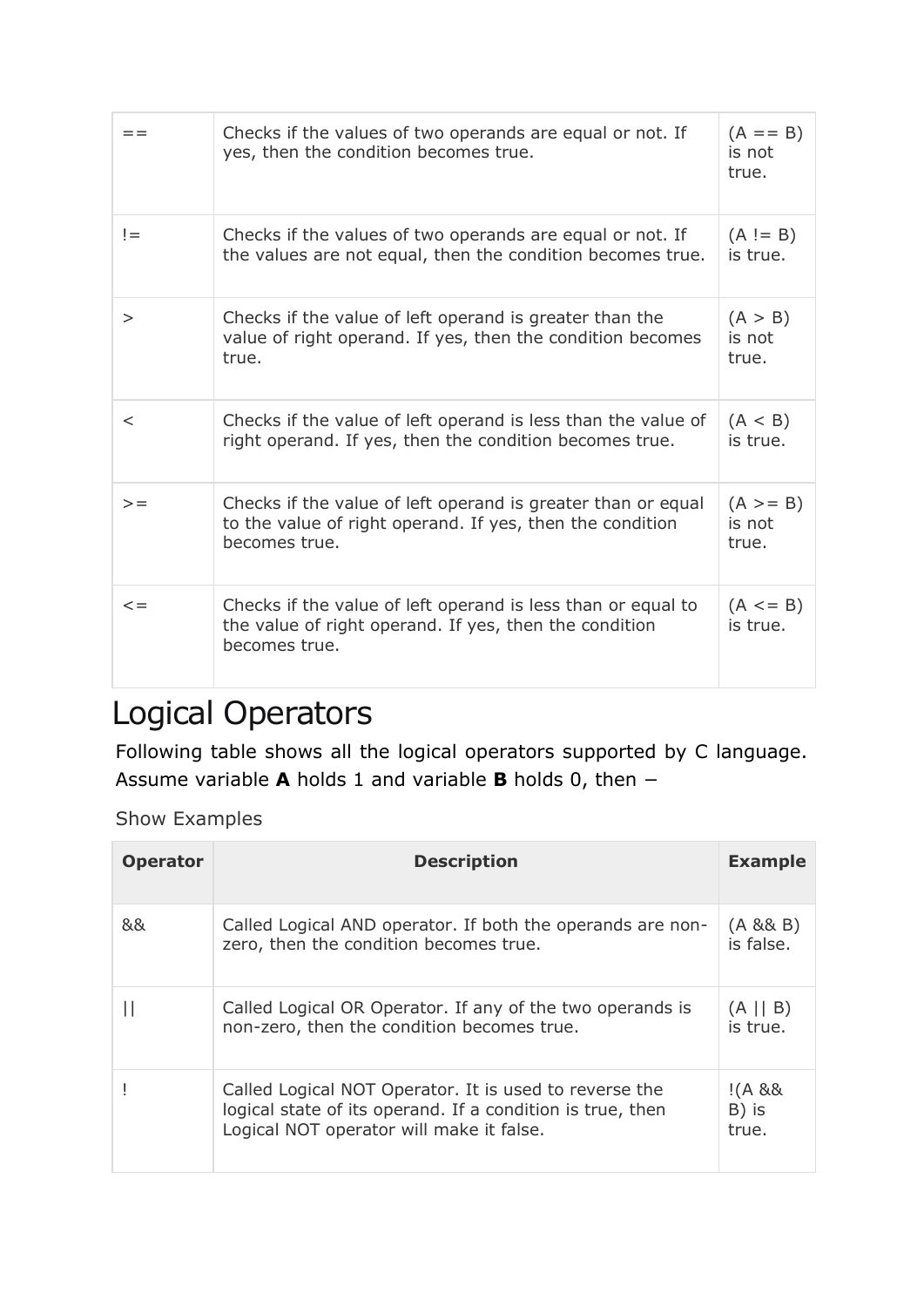## Bitwise Operators

Bitwise operator works on bits and perform bit-by-bit operation. The truth tables for &,  $\vert$ , and  $\wedge$  is as follows –

| $\boldsymbol{\mathsf{p}}$ | $\mathbf q$    | p&q            | p   q          | $p \wedge q$ |
|---------------------------|----------------|----------------|----------------|--------------|
| $\overline{0}$            | $\overline{0}$ | $\overline{0}$ | $\overline{0}$ | $\Omega$     |
| $\overline{0}$            | 1              | $\Omega$       |                |              |
|                           |                |                |                | ∩            |
|                           | $\Omega$       | U              |                |              |

Assume A =  $60$  and B = 13 in binary format, they will be as follows  $-$ 

 $A = 00111100$ 

 $B = 0000 1101$ 

-----------------

 $A&B = 00001100$ 

 $A|B = 00111101$ 

 $A^{\wedge}B = 0011 0001$ 

 $\sim$ A = 1100 0011

The following table lists the bitwise operators supported by C. Assume variable 'A' holds 60 and variable 'B' holds 13, then −

| <b>Operator</b> | <b>Description</b>                                                               | <b>Example</b>                                      |
|-----------------|----------------------------------------------------------------------------------|-----------------------------------------------------|
| &               | Binary AND Operator copies a bit to the result if it exists in<br>both operands. | $(A & B)$<br>= 12,<br><i>i.e.</i> ,<br>0000<br>1100 |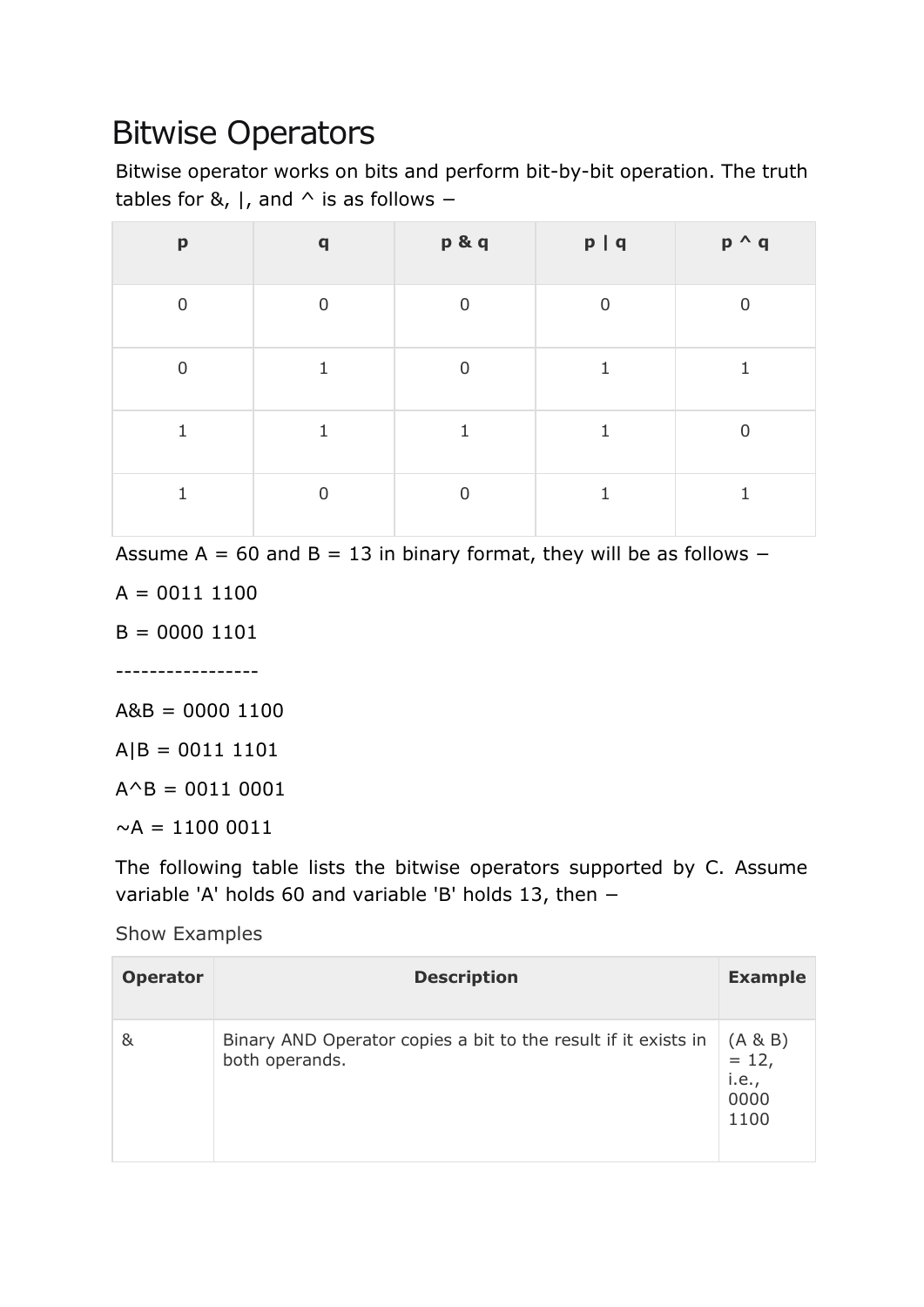|          | Binary OR Operator copies a bit if it exists in either<br>operand.                                                              | $(A   B) =$<br>61, i.e.,<br>0011<br>1101             |
|----------|---------------------------------------------------------------------------------------------------------------------------------|------------------------------------------------------|
| $\wedge$ | Binary XOR Operator copies the bit if it is set in one<br>operand but not both.                                                 | $(A \land B)$<br>$= 49,$<br>i.e.,<br>0011<br>0001    |
| $\sim$   | Binary One's Complement Operator is unary and has the<br>effect of 'flipping' bits.                                             | $(\sim A) =$<br>$\sim$ (60),<br>$i.e., -$<br>0111101 |
| <<       | Binary Left Shift Operator. The left operands value is<br>moved left by the number of bits specified by the right<br>operand.   | A << 2<br>$= 240$<br>i.e.,<br>1111<br>0000           |
| >        | Binary Right Shift Operator. The left operands value is<br>moved right by the number of bits specified by the right<br>operand. | A >> 2<br>$= 15$ i.e.,<br>0000<br>1111               |

## Assignment Operators

The following table lists the assignment operators supported by the C language −

| <b>Operator</b> | <b>Description</b>                                                                          | <b>Example</b>                                                |
|-----------------|---------------------------------------------------------------------------------------------|---------------------------------------------------------------|
|                 | Simple assignment operator. Assigns values from right<br>side operands to left side operand | $C = A + B$<br>will assign<br>the value<br>of $A + B$<br>to C |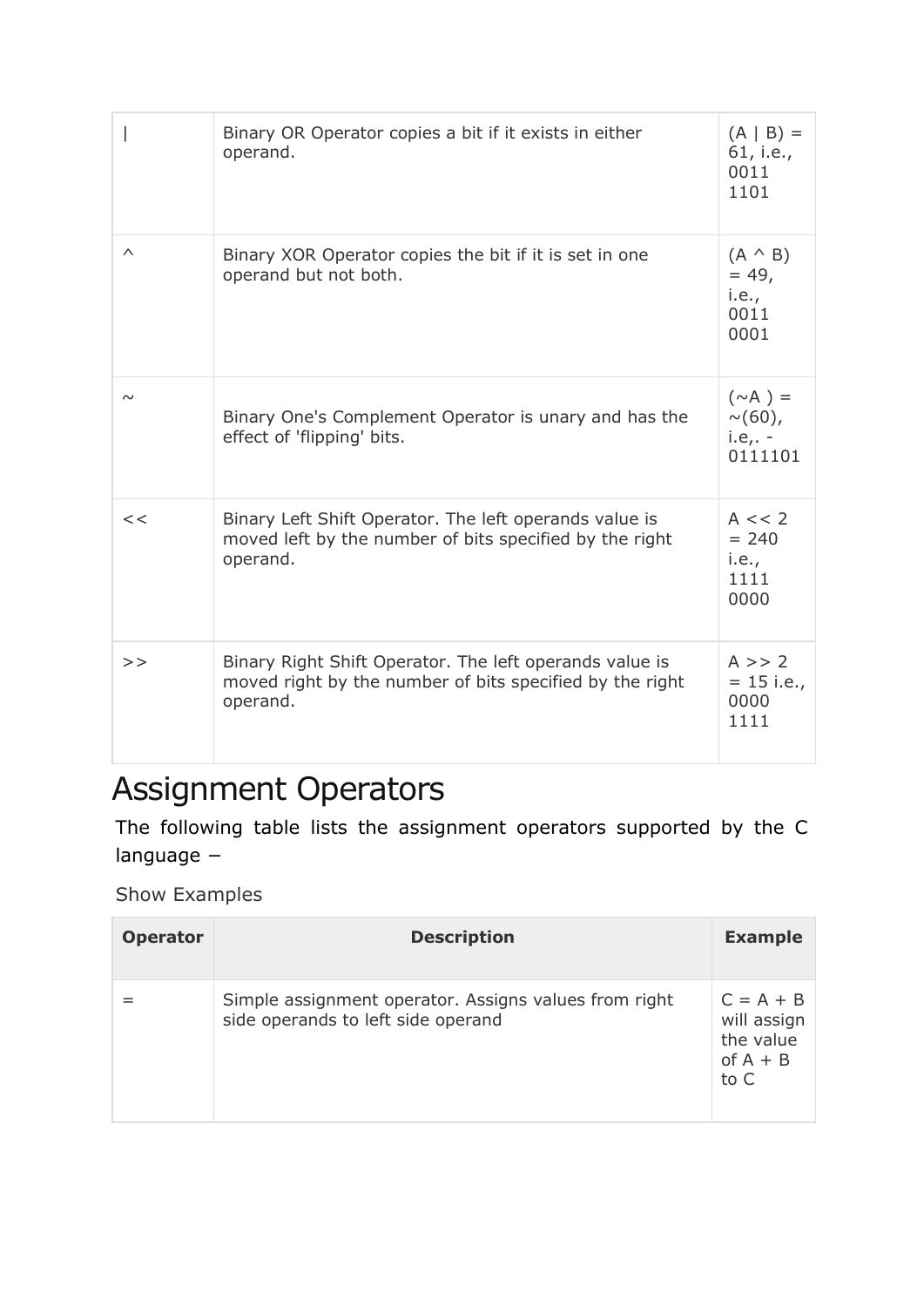| $+=$         | Add AND assignment operator. It adds the right operand<br>to the left operand and assign the result to the left<br>operand.               | $C += A is$<br>equivalent<br>to $C = C$<br>$+A$    |
|--------------|-------------------------------------------------------------------------------------------------------------------------------------------|----------------------------------------------------|
| $- =$        | Subtract AND assignment operator. It subtracts the right<br>operand from the left operand and assigns the result to<br>the left operand.  | $C = A$ is<br>equivalent<br>to $C = C -$<br>A      |
| $* =$        | Multiply AND assignment operator. It multiplies the right<br>operand with the left operand and assigns the result to<br>the left operand. | $C^*$ = A is<br>equivalent<br>to $C = C$<br>$* A$  |
| $/ =$        | Divide AND assignment operator. It divides the left<br>operand with the right operand and assigns the result to<br>the left operand.      | $C$ /= A is<br>equivalent<br>to $C = C /$<br>A     |
| $\% =$       | Modulus AND assignment operator. It takes modulus<br>using two operands and assigns the result to the left<br>operand.                    | $C\% = A$ is<br>equivalent<br>to $C = C$<br>% A    |
| $<<=$        | Left shift AND assignment operator.                                                                                                       | $C \leq 2$<br>is same<br>as $C = C$<br><< 2        |
| $>>=$        | Right shift AND assignment operator.                                                                                                      | $C >> = 2$<br>is same<br>as $C = C$<br>>> 2        |
| $&=$         | Bitwise AND assignment operator.                                                                                                          | $C & = 2$ is<br>same as C<br>$= C 8 2$             |
| $\wedge$ $=$ | Bitwise exclusive OR and assignment operator.                                                                                             | $C^{\wedge} = 2$ is<br>same as C<br>$= C \wedge 2$ |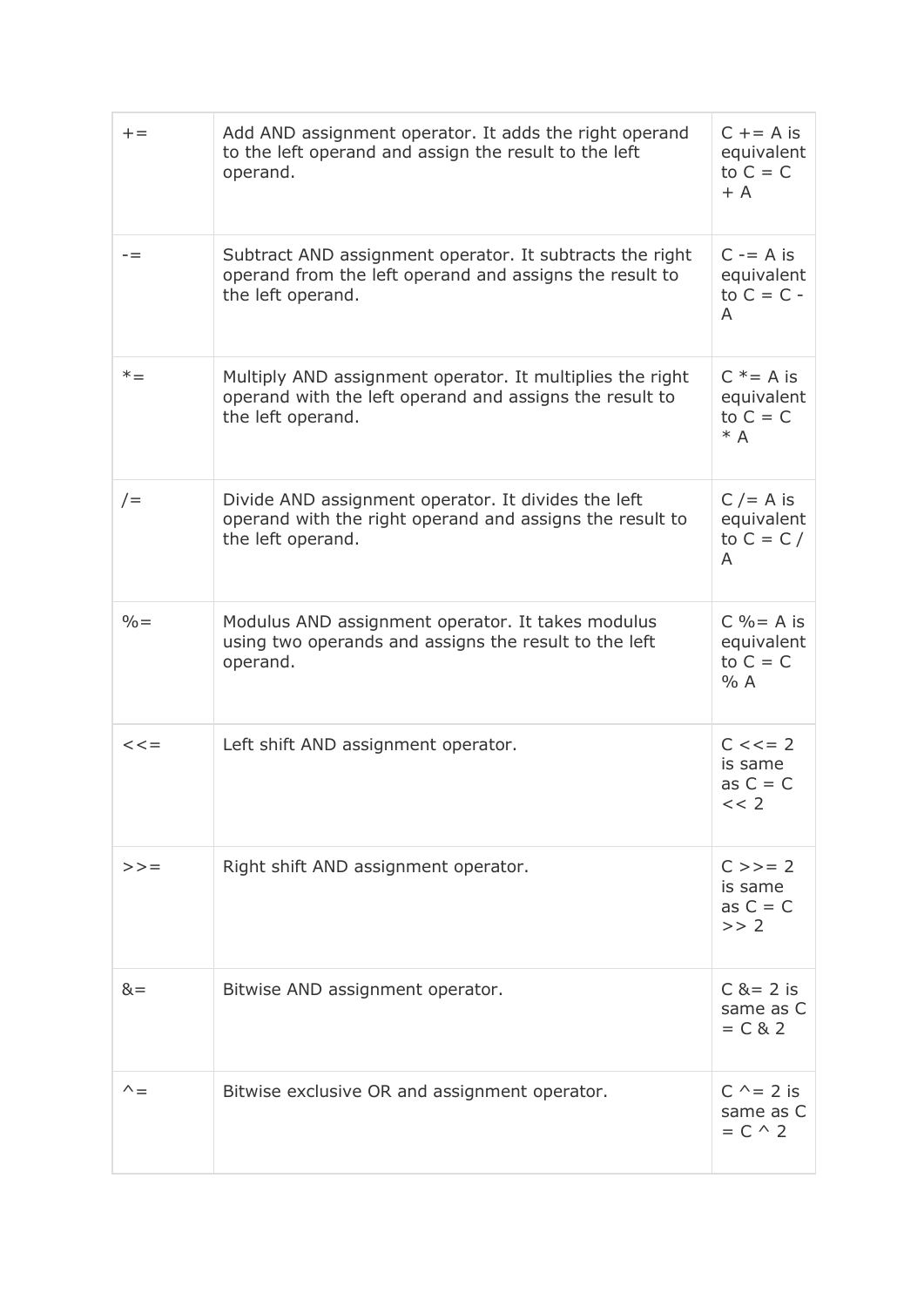|--|

### Misc Operators  $\mapsto$  sizeof & ternary

Besides the operators discussed above, there are a few other important operators including **sizeof** and **? :** supported by the C Language.

[Show Examples](https://www.tutorialspoint.com/cprogramming/c_sizeof_operator.htm)

| <b>Operator</b> | <b>Description</b>                 | <b>Example</b>                                            |
|-----------------|------------------------------------|-----------------------------------------------------------|
| sizeof()        | Returns the size of a variable.    | sizeof(a), where a is integer, will<br>return 4.          |
| &               | Returns the address of a variable. | &a returns the actual address of<br>the variable.         |
| $\ast$          | Pointer to a variable.             | $*a$ ;                                                    |
| ?:              | Conditional Expression.            | If Condition is true? then value X<br>: otherwise value Y |

### Operators Precedence in C

Operator precedence determines the grouping of terms in an expression and decides how an expression is evaluated. Certain operators have higher precedence than others; for example, the multiplication operator has a higher precedence than the addition operator.

For example,  $x = 7 + 3 * 2$ ; here, x is assigned 13, not 20 because operator  $*$  has a higher precedence than  $+$ , so it first gets multiplied with 3\*2 and then adds into 7.

Here, operators with the highest precedence appear at the top of the table, those with the lowest appear at the bottom. Within an expression, higher precedence operators will be evaluated first.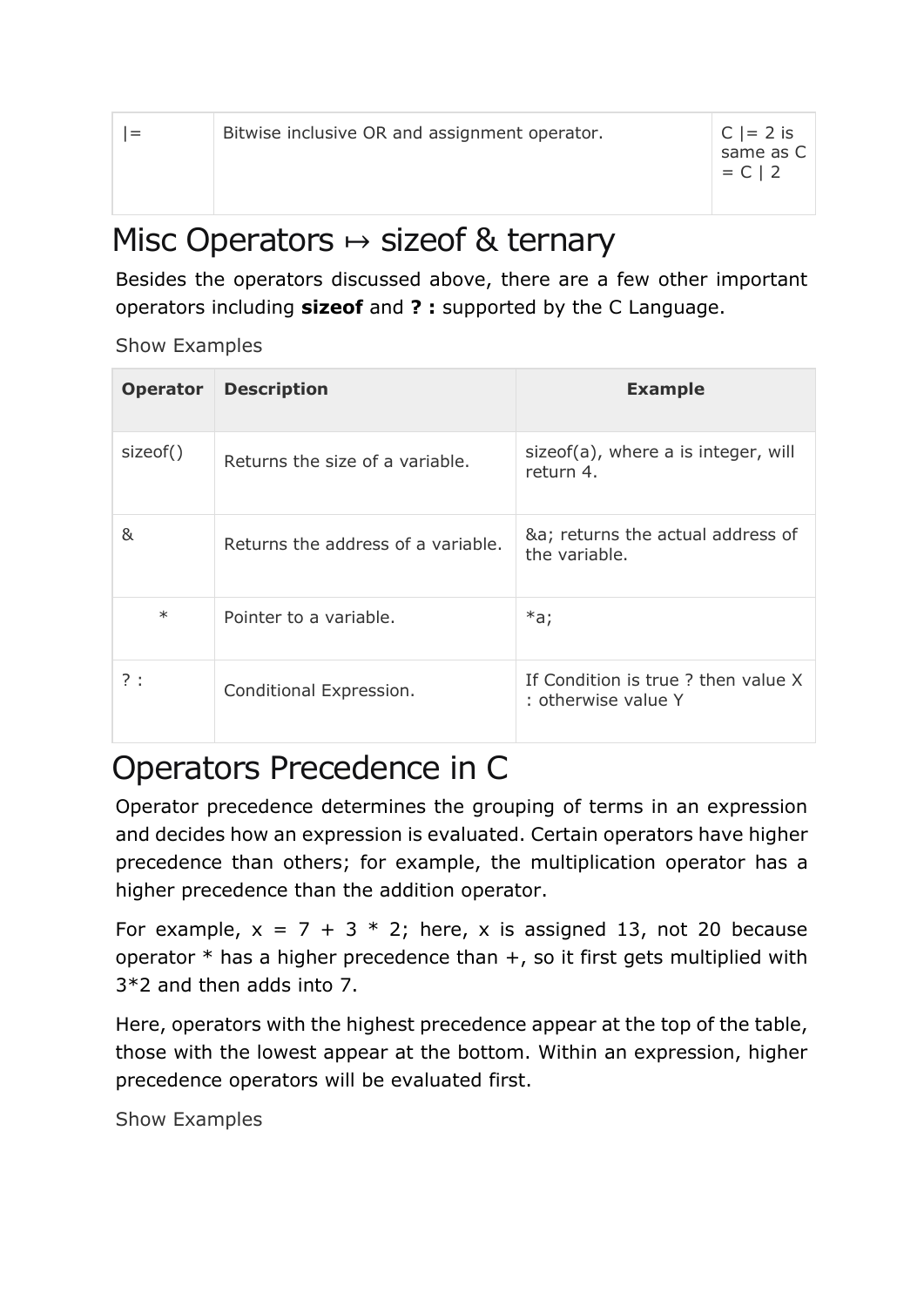| <b>Category</b>    | <b>Operator</b>                                      | <b>Associativity</b> |
|--------------------|------------------------------------------------------|----------------------|
| Postfix            | $() [] -> . + + - -$                                 | Left to right        |
| Unary              | + - ! ~ ++ - - (type)* & sizeof                      | Right to left        |
| Multiplicative     | $* / 9/0$                                            | Left to right        |
| Additive           | $+ -$                                                | Left to right        |
| Shift              | $<<$ >>                                              | Left to right        |
| Relational         | $\lt$ $\lt$ = > > =                                  | Left to right        |
| Equality           | $==$ !=                                              | Left to right        |
| <b>Bitwise AND</b> | 8 <sub>k</sub>                                       | Left to right        |
| <b>Bitwise XOR</b> | $\boldsymbol{\wedge}$                                | Left to right        |
| <b>Bitwise OR</b>  |                                                      | Left to right        |
| Logical AND        | &&                                                   | Left to right        |
| Logical OR         | $\vert \vert$                                        | Left to right        |
| Conditional        | ?:                                                   | Right to left        |
| Assignment         | $= + = - = * = / = % = > - = < = & < = \& = - =   =$ | Right to left        |
| Comma              | $\pmb{I}$                                            | Left to right        |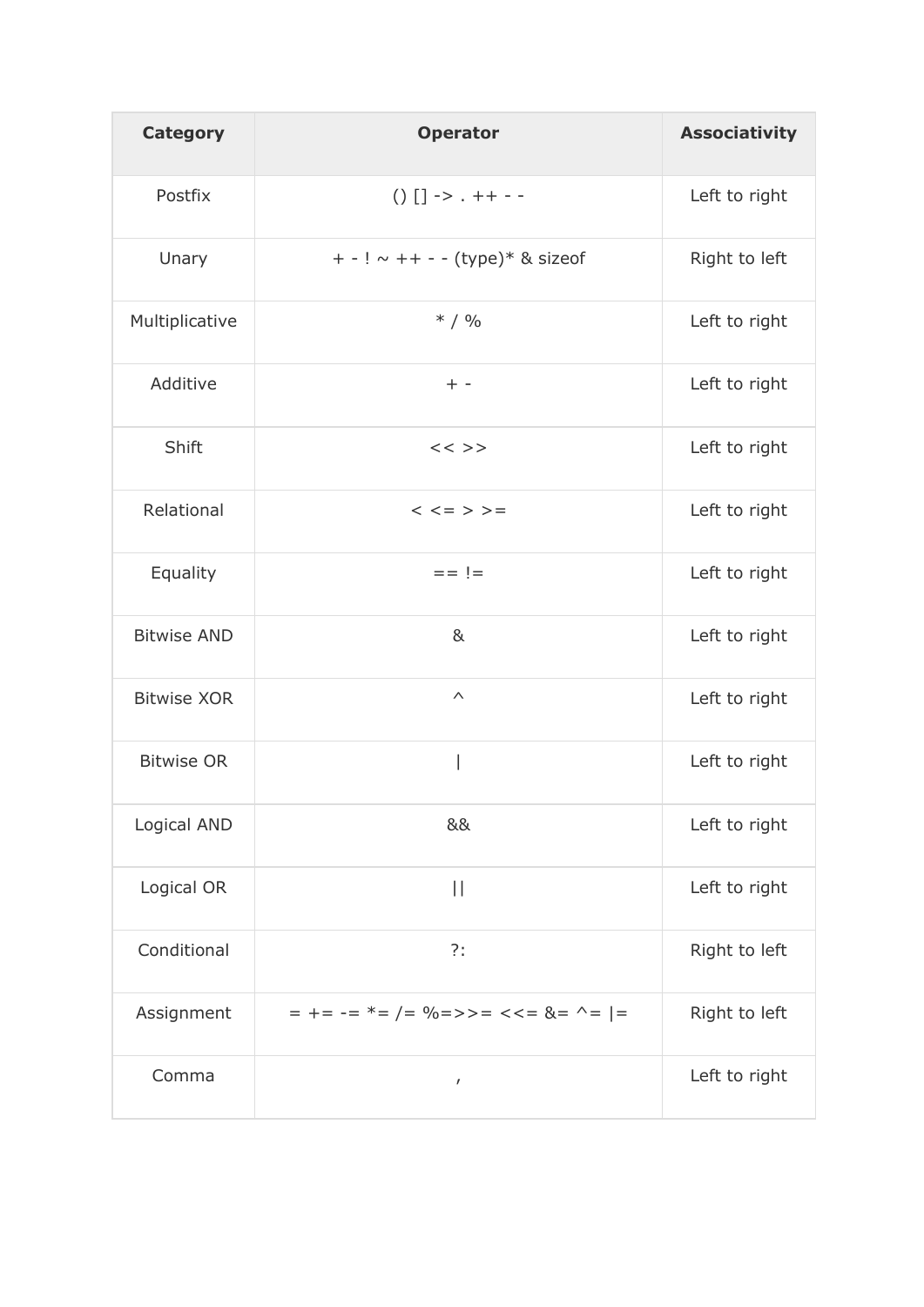### **C - Decision Making**

Decision making structures require that the programmer specifies one or more conditions to be evaluated or tested by the program, along with a statement or statements to be executed if the condition is determined to be true, and optionally, other statements to be executed if the condition is determined to be false.

Show below is the general form of a typical decision making structure found in most of the programming languages −



C programming language assumes any **non-zero** and **non-null** values as **true**, and if it is either **zero** or **null**, then it is assumed as **false** value.

C programming language provides the following types of decision making statements.

| Sr.No. | <b>Statement &amp; Description</b>                                                                             |
|--------|----------------------------------------------------------------------------------------------------------------|
|        | if statement<br>An <b>if statement</b> consists of a boolean expression followed by one or more<br>statements. |
|        | ifelse statement                                                                                               |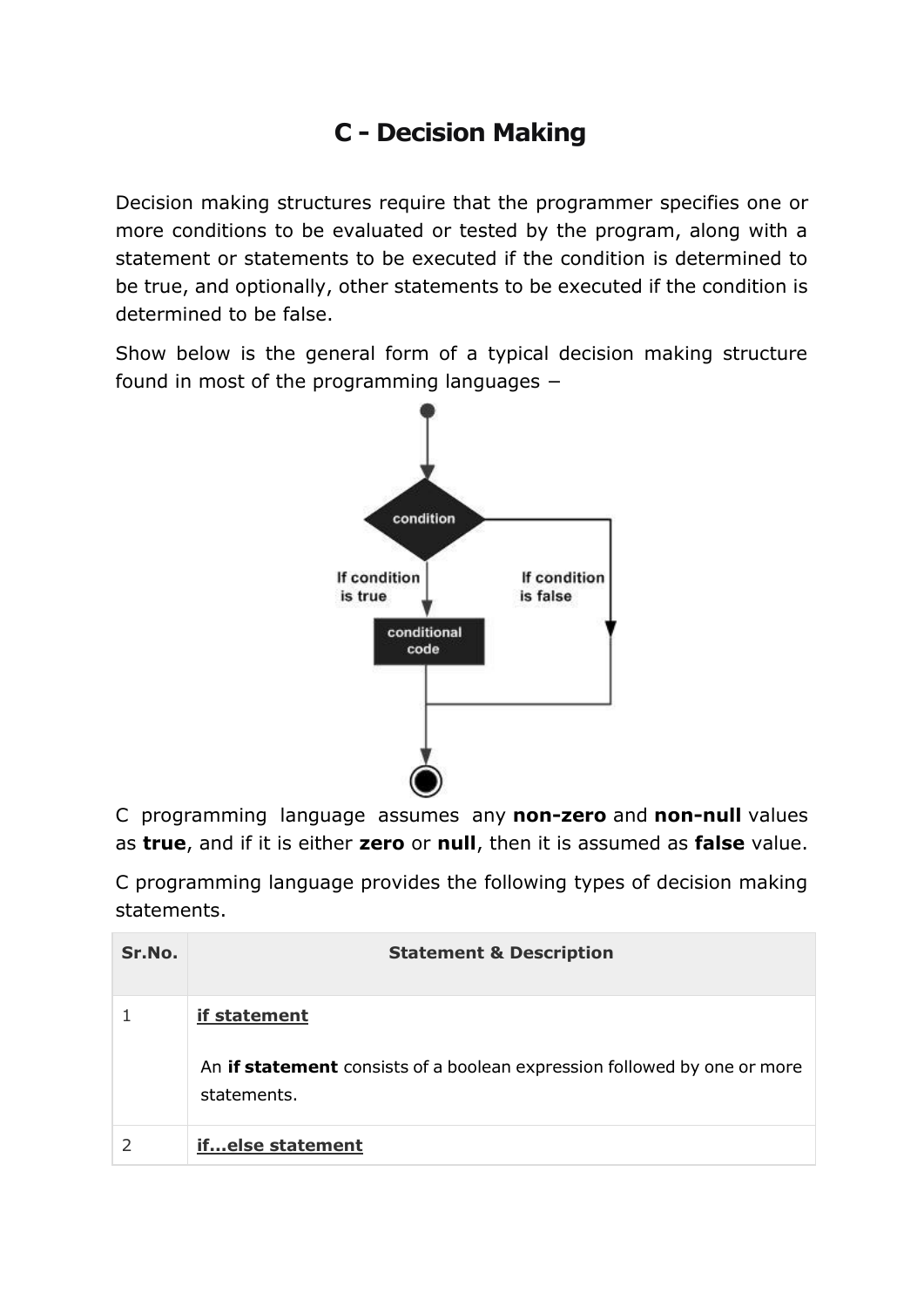|   | An if statement can be followed by an optional else statement, which<br>executes when the Boolean expression is false. |
|---|------------------------------------------------------------------------------------------------------------------------|
| 3 | nested if statements<br>You can use one if or else if statement inside another if or else<br>if statement(s).          |
| 4 | switch statement<br>A switch statement allows a variable to be tested for equality against a<br>list of values.        |
| 5 | nested switch statements<br>You can use one <b>switch</b> statement inside another <b>switch</b> statement(s).         |

### The ? : Operator

We have covered **conditional operator ? :** in the previous chapter which can be used to replace **if...else** statements. It has the following general form −

Exp1 ? Exp2 : Exp3;

Where Exp1, Exp2, and Exp3 are expressions. Notice the use and placement of the colon.

The value of a ? expression is determined like this −

- Exp1 is evaluated. If it is true, then Exp2 is evaluated and becomes the value of the entire ? expression.
- If Exp1 is false, then Exp3 is evaluated and its value becomes the value of the expression.

#### **C - Loops**

You may encounter situations, when a block of code needs to be executed several number of times. In general, statements are executed sequentially: The first statement in a function is executed first, followed by the second, and so on.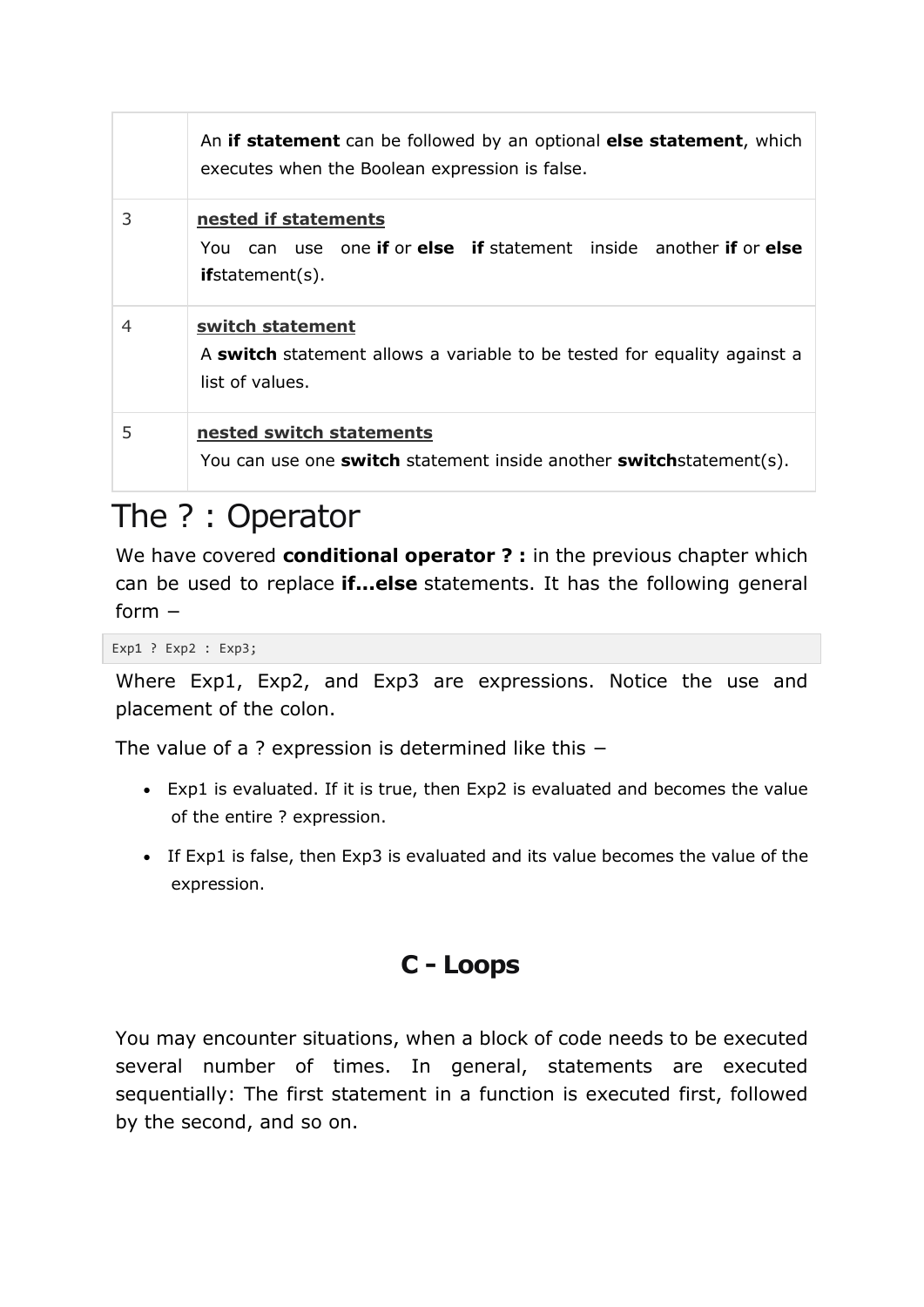Programming languages provide various control structures that allow for more complicated execution paths.

A loop statement allows us to execute a statement or group of statements multiple times. Given below is the general form of a loop statement in most of the programming languages −



C programming language provides the following types of loops to handle looping requirements.

| Sr.No. | <b>Loop Type &amp; Description</b>                                                                                                                  |
|--------|-----------------------------------------------------------------------------------------------------------------------------------------------------|
|        | while loop<br>Repeats a statement or group of statements while a given condition is<br>true. It tests the condition before executing the loop body. |
| 2      | <u>for loop</u><br>Executes a sequence of statements multiple times and abbreviates the<br>code that manages the loop variable.                     |
| 3      | dowhile loop                                                                                                                                        |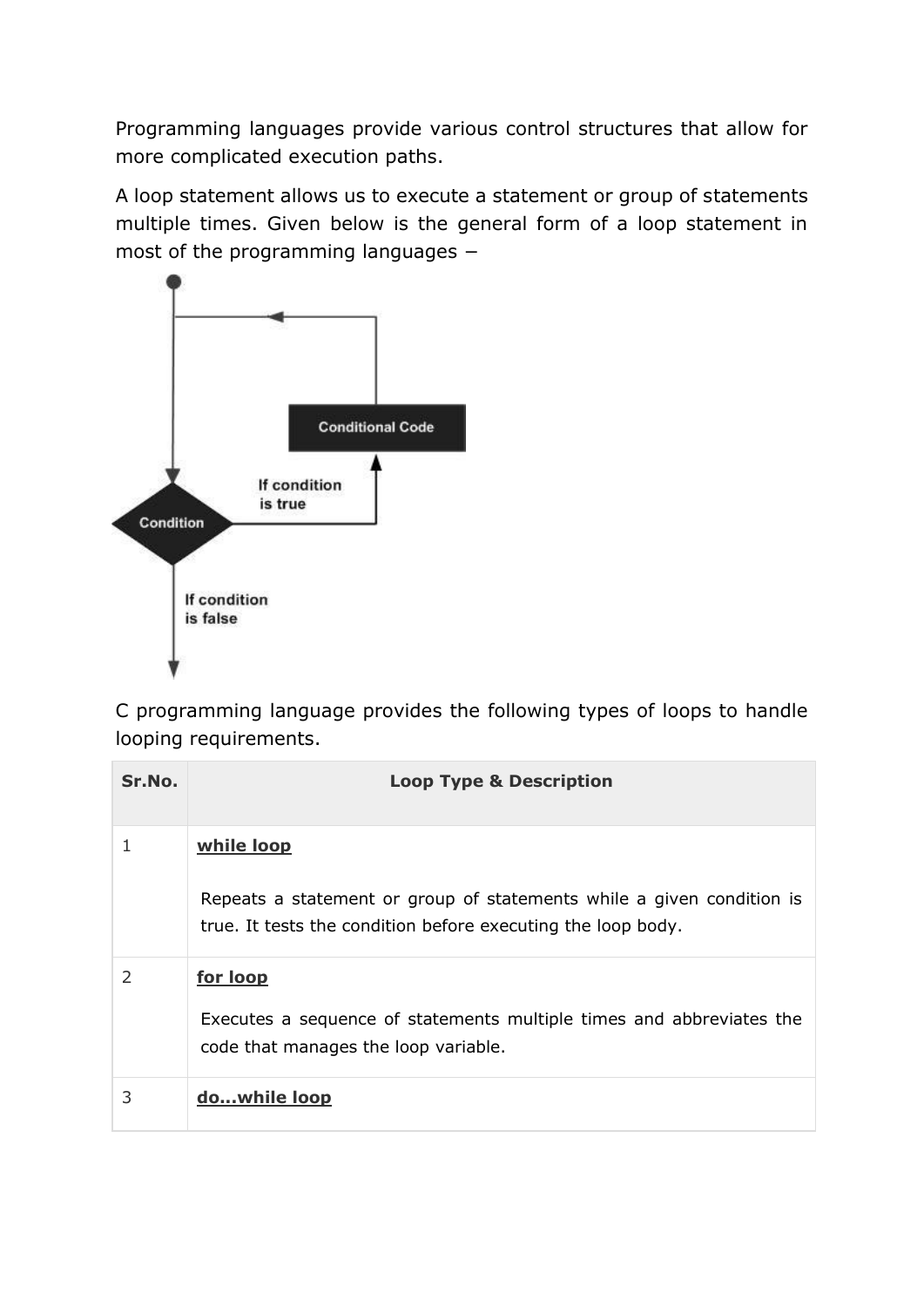| It is more like a while statement, except that it tests the condition at the<br>end of the loop body. |
|-------------------------------------------------------------------------------------------------------|
| nested loops                                                                                          |
| You can use one or more loops inside any other while, for, or do. while<br>loop.                      |

### Loop Control Statements

Loop control statements change execution from its normal sequence. When execution leaves a scope, all automatic objects that were created in that scope are destroyed.

C supports the following control statements.

| Sr.No. | <b>Control Statement &amp; Description</b>                                                                                    |
|--------|-------------------------------------------------------------------------------------------------------------------------------|
| 1      | break statement                                                                                                               |
|        | Terminates the loop or switch statement and transfers execution to the<br>statement immediately following the loop or switch. |
| 2      | continue statement                                                                                                            |
|        | Causes the loop to skip the remainder of its body and immediately retest<br>its condition prior to reiterating.               |
| 3      | goto statement                                                                                                                |
|        | Transfers control to the labeled statement.                                                                                   |

### The Infinite Loop

A loop becomes an infinite loop if a condition never becomes false. The **for**loop is traditionally used for this purpose. Since none of the three expressions that form the 'for' loop are required, you can make an endless loop by leaving the conditional expression empty.

```
#include <stdio.h>
```

```
int main () {
```